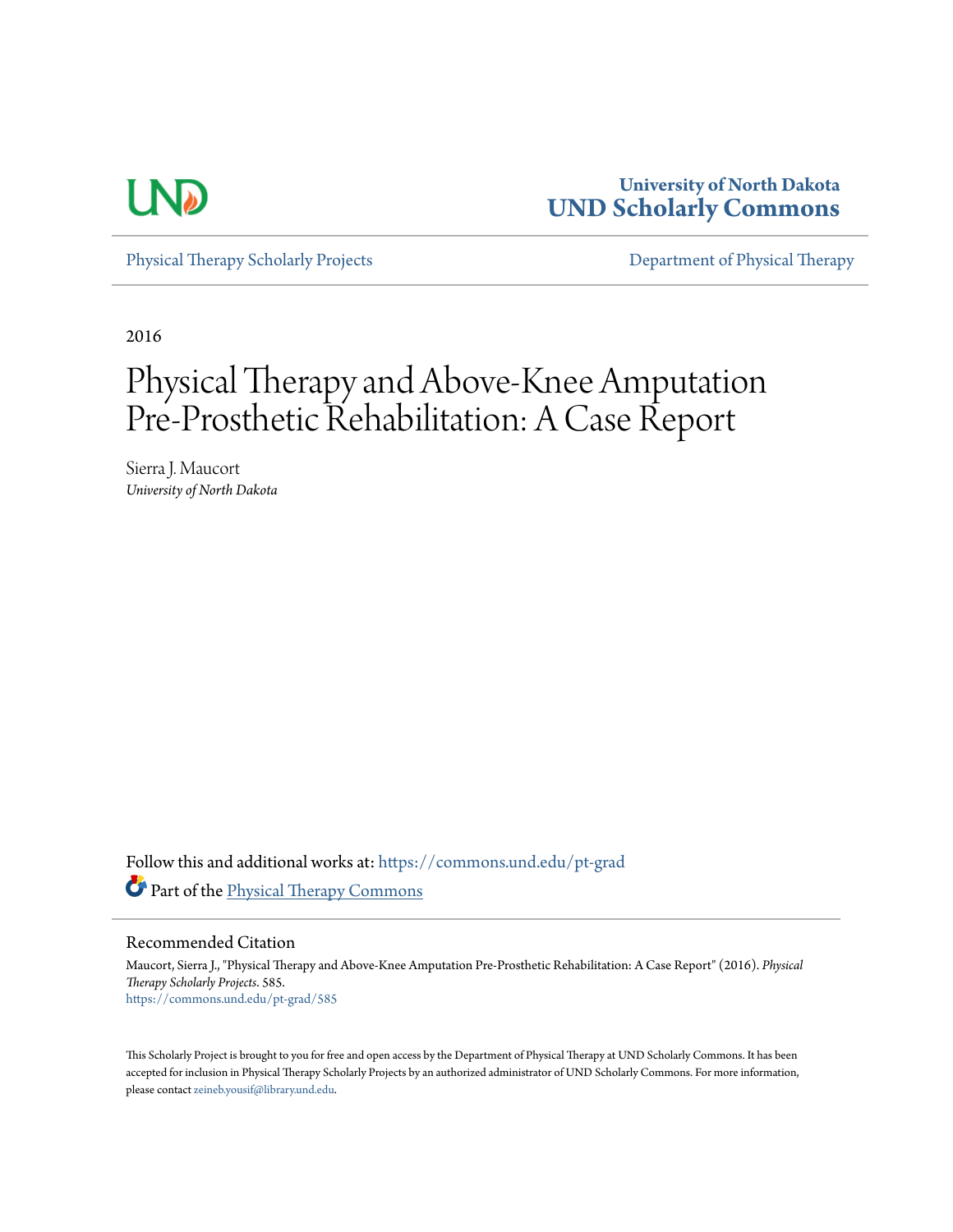# PHYSICAL THERAPY AND ABOVE-KNEE AMPUTATION PRE-PROSTHETIC REHABILITATION: A CASE REPORT

By

Sierra **J.** Maucort

A Scholarly Project Submitted to the Graduate Faculty of the

Department of Physical Therapy

School of Medicine and Health Sciences

University of North Dakota

In partial fulfillment of the requirements of the degree of

Doctor of Physical Therapy

Grand Forks, North Dakota May 2016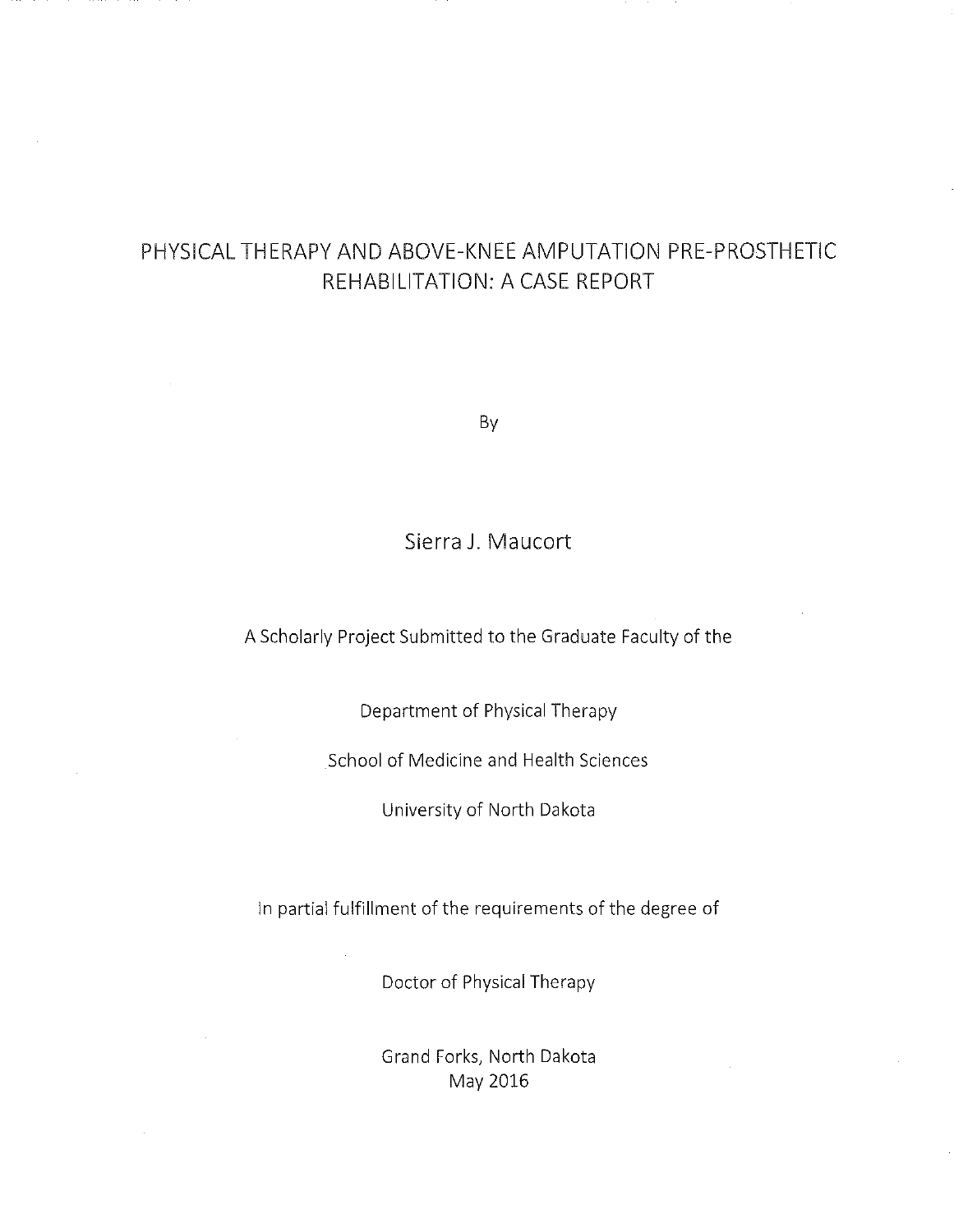This Scholarly Project, submitted by Sierra J. Maucort **in** partial fulfillment of the requirements for the Degree of Doctor of Physical Therapy from the University of North Dakota, has been read by the Advisor and Chairperson of Physical Therapy under whom the work has been done and is hereby approved.

(Graduate School Advisor)  $\bigcirc$   $\bigcirc$ 

Seriel Kelley

(Chairperson, Physical Therapy)

 $\bar{z}$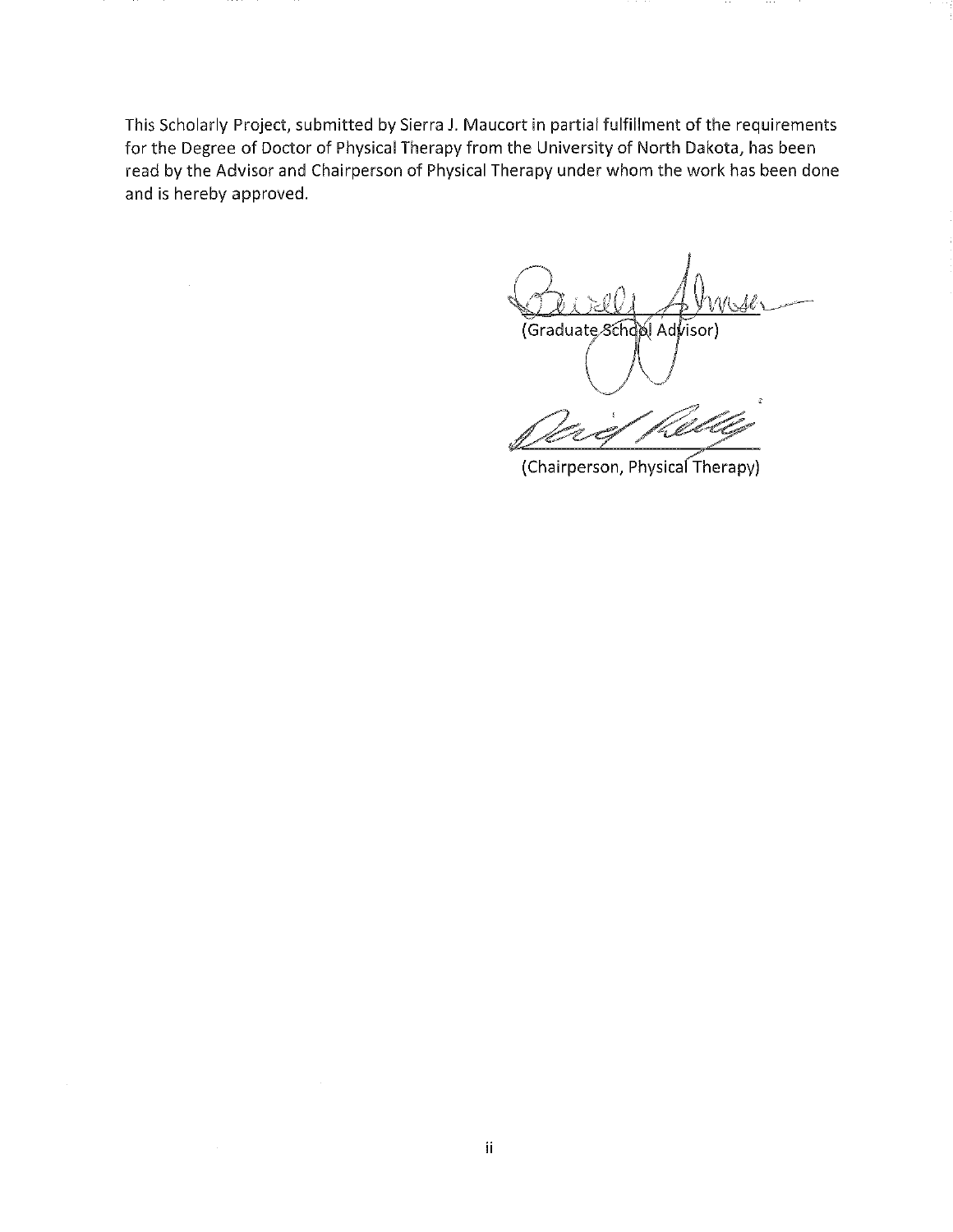#### PERMISSION

Title Physical Therapy and Above-Knee Amputation Pre-Prosthetic Rehabilitation: A Case Report

Department Physical Therapy

Degree

Doctor of Physical Therapy

In presenting this Scholarly Project in partial fulfillment of the requirements for a graduate degree from the University of North Dakota, I agree that the Department of Physical Therapy shall make it freely available for inspection. I further agree that permission for extensive copying for scholarly purposes may be granted by the professor who supervised my work or, in her absence, by the Chairperson of the department. It is understood that any copying or publication or other use of this Scholarly Project or part thereof for financial gain shall not be allowed without my written permission. **It** is also understood that due recognition shall be given to me and the University of North Dakota in any scholarly use which may be made of any material in this Scholarly Project.

Wancort Signature Date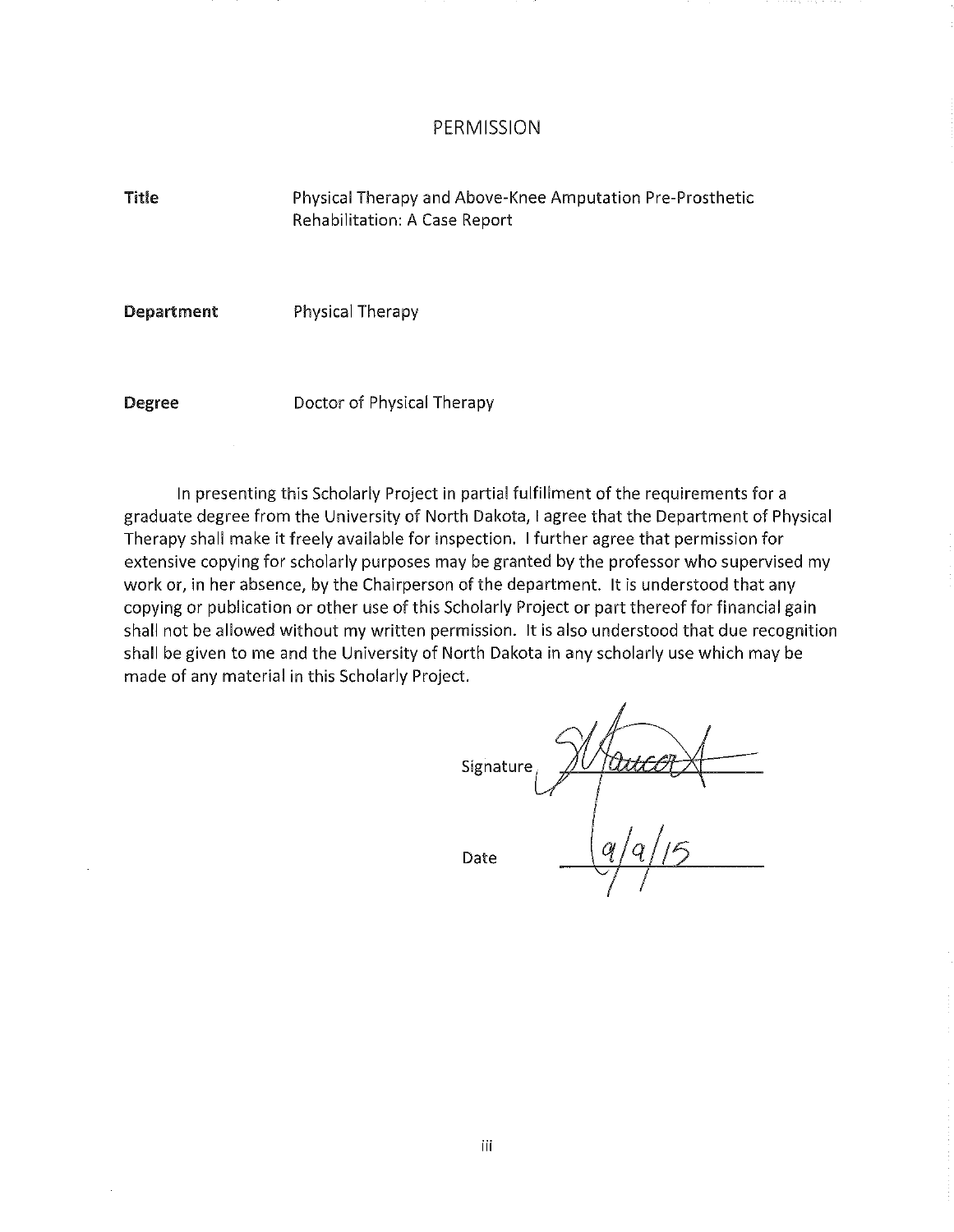# Table of Contents

| <b>CHAPTER</b>   |                         |  |
|------------------|-------------------------|--|
| 1.               |                         |  |
| $\prod$          | <b>CASE DESCRIPTION</b> |  |
|                  |                         |  |
|                  |                         |  |
| $\mathbf{III}$ . |                         |  |
| IV.              |                         |  |
| V.               |                         |  |
|                  |                         |  |

 $\mathcal{L}^{\text{max}}_{\text{max}}$  and  $\mathcal{L}^{\text{max}}_{\text{max}}$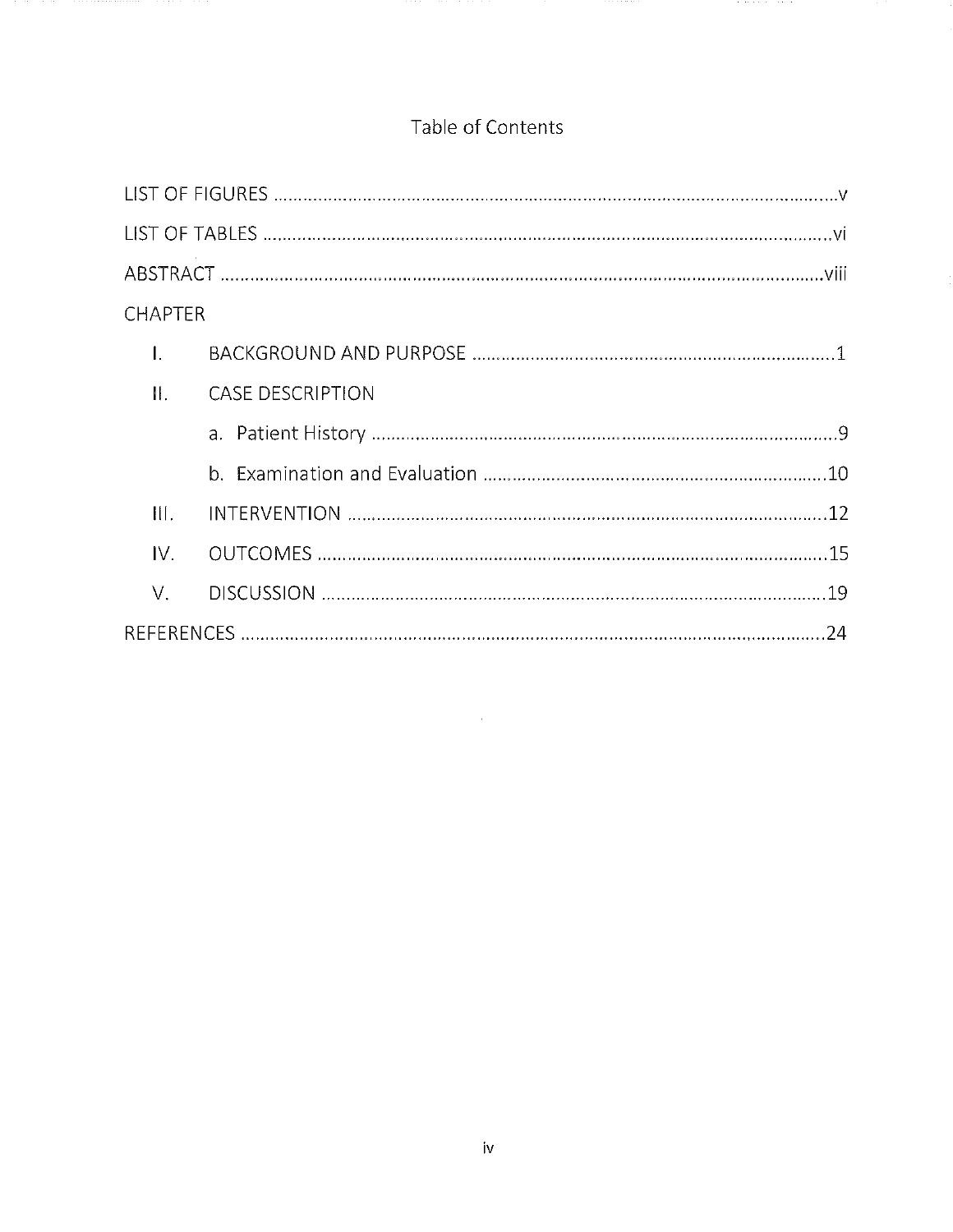### **LIST OF FIGURES**

|--|--|--|--|--|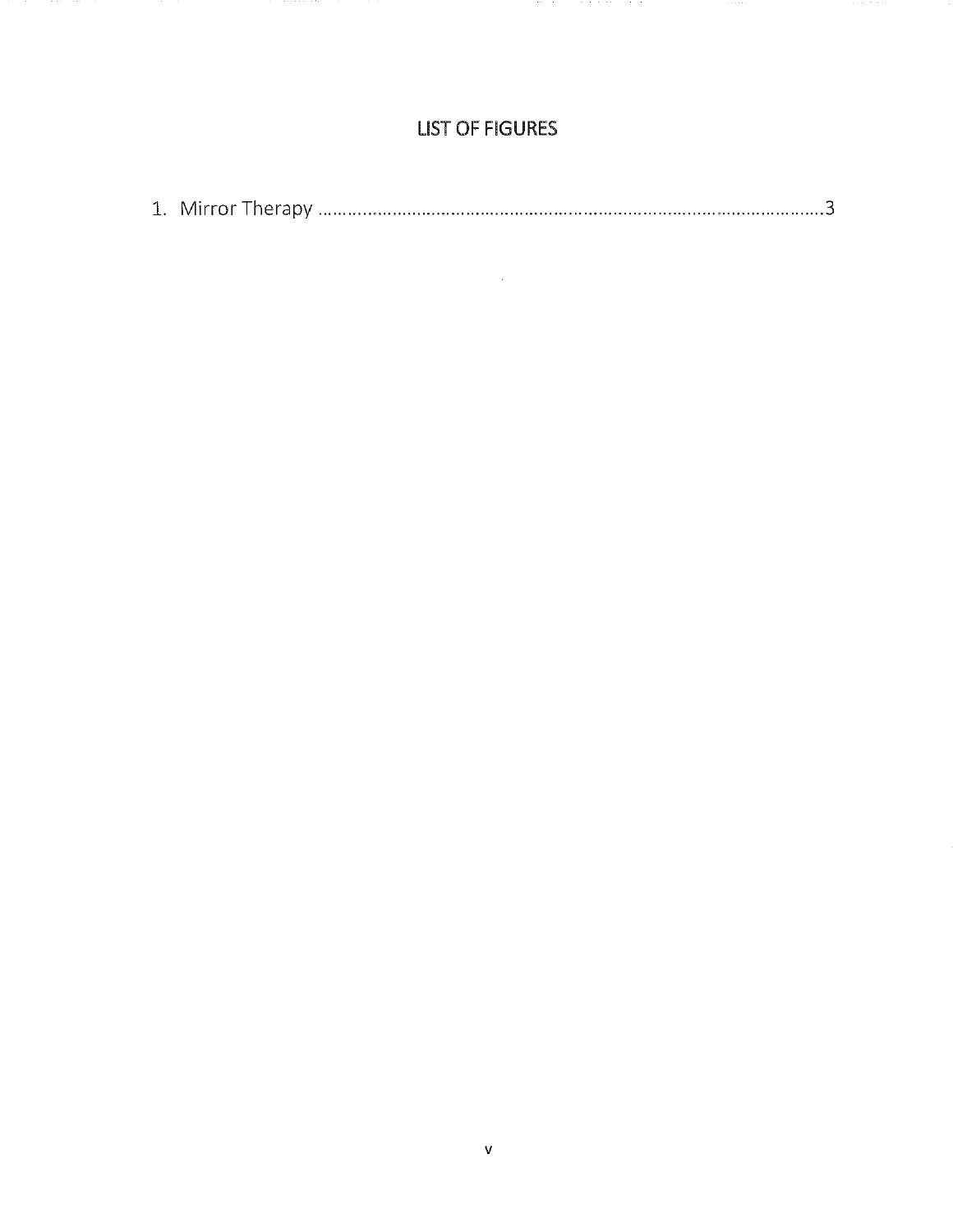# **LIST** OF TABLES

|--|--|--|--|--|--|

 $\bar{z}$ 

 $\sim 10^7$ 

 $\ddot{\phantom{a}}$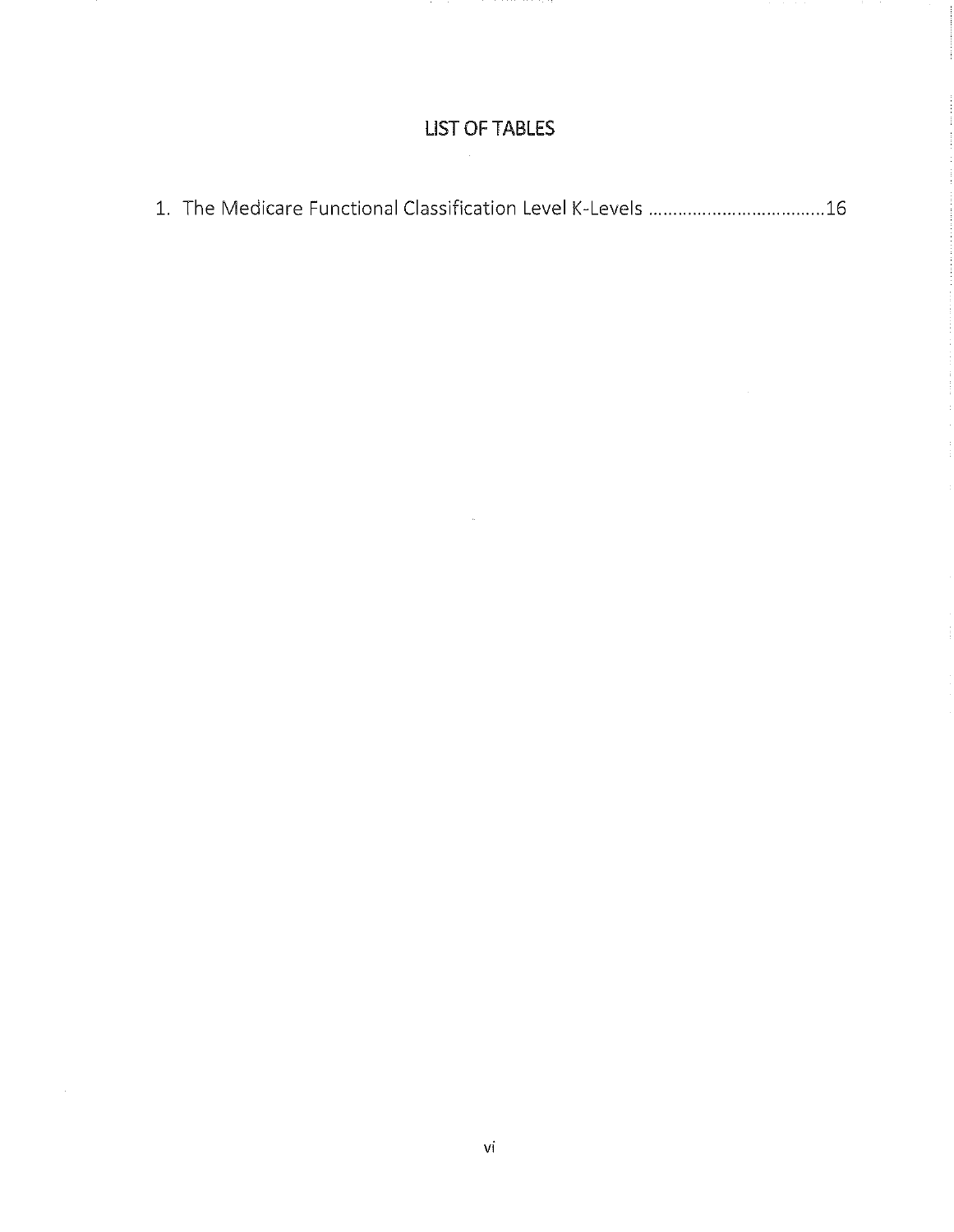### Acknowledgements

In completing this case report, there are many people that helped me get to the final product that I would like to acknowledge. First, I would like to say thank you to the clinic setting and staff of where this case took place; it was an incredible learning opportunity for which I am very grateful. Secondly, thank you to the UND Department of Physical Therapy faculty, specifically my advisor, Bev Johnson, for her devoted time and efforts in helping me complete this scholarly project; I feel privileged to have worked with you throughout these past months. And last, but certainly not least, thank you to my family for your unconditional love and support throughout my journey of pursuing a career in Physical Therapy; I wouldn't be where or who I am today without you all.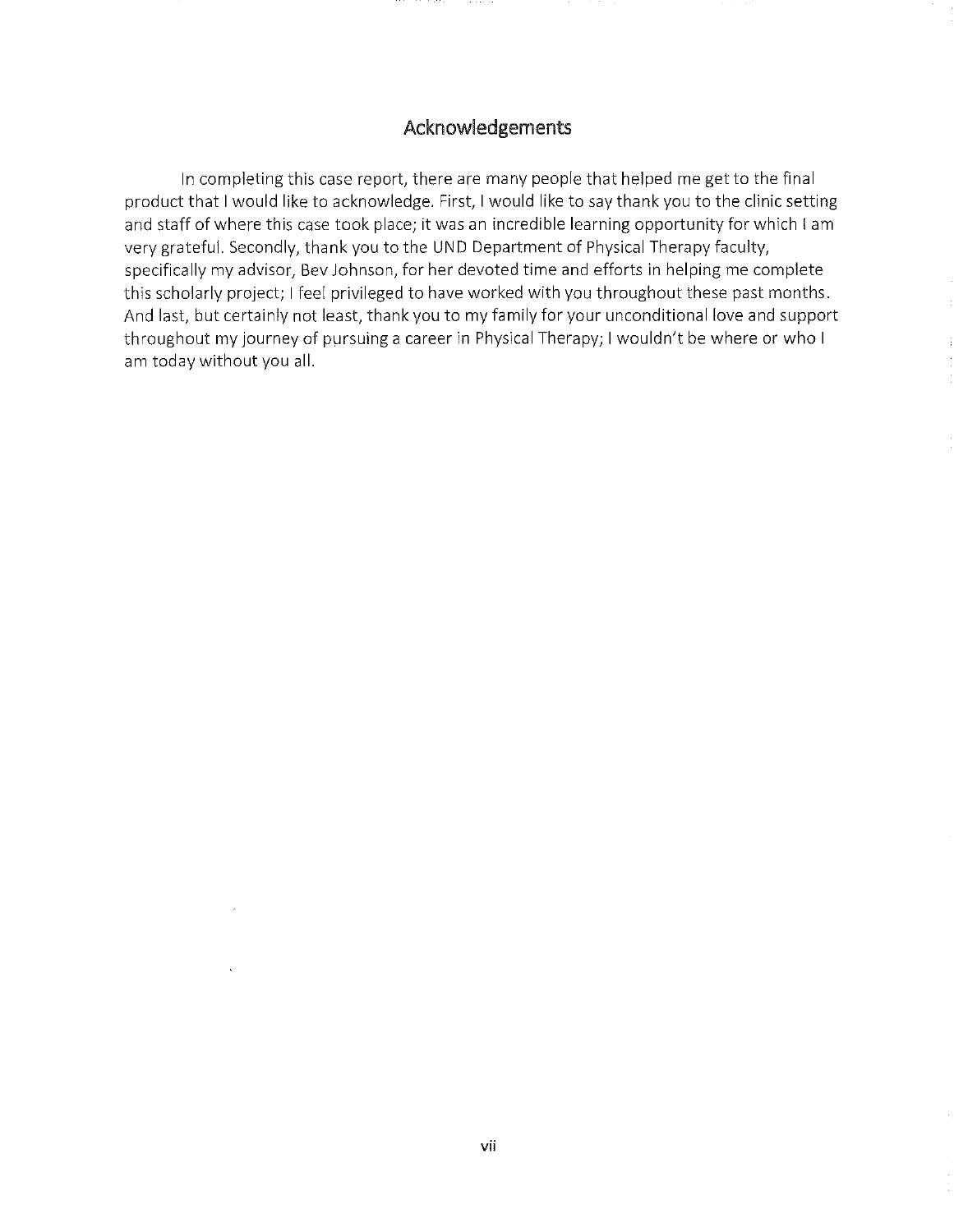### **ABSTRACT**

Background and Purpose: Promotion of functional mobility through surgical and therapeutic interventions has seen a dramatic increase within the past decade due to the aging population and increased push for objective functional assessment data, A key to obtaining optimal functional performance is core stability and this can be applied to individuals with a variety of limitations including an amputation, The purposes of this case study are to look at the preprosthetic rehabilitation regimen of an individual with an above-knee amputation and discuss the importance of key elements that should be present in a pre-prosthetic training program to allow a patient optimal use with a prosthetic limb,

Case Description: The case study relates to the pre-prosthetic rehabilitation of a 53 year old morbidly obese male who underwent an above-knee amputation (AKA), The patient had a history of a motorcycle accident in 2007 that resulted in multiple surgeries, including TKA, confining him to primarily wheelchair mobility, The patient continued to have chronic pain and ultimately had an AKA in 2014,

Intervention: Pre-prosthetic rehabilitation included physical therapy interventions such as patient education, residual limb shaping and desensitization, and therapeutic exercises focusing on gait training, residual limb strengthening and restoration of optimal lower extremity range of motion,

Outcomes: The rehabilitation of the residual limb was successful in regards to favorable shaping and desensitization, Limitations remained for full knee extension by 25°, The patient's inability to complete self-care activities of daily living necessitated discharge to assisted living approximately twenty weeks post-amputation, Successful ambulation for distances of 170 feet with prosthetic limb and a standard walker was achieved at time of discharge,

Discussion: Key elements of a successful pre-prosthetic rehabilitation program were absent from this patient's care including a diagnosis specific functional assessment such as the Amputee Mobility Predictor (AMP), and a core stabilization regimen, The incorporation of these components in the patient's rehabilitation may have aided the patient in reaching functional mobility with a lower extremity prosthetic limb, The patient had superb compliance in wearing an elastic shrinker sock and completing mirror therapy assisting in favorable residual limb rehabilitation and reduction of phantom limb pain,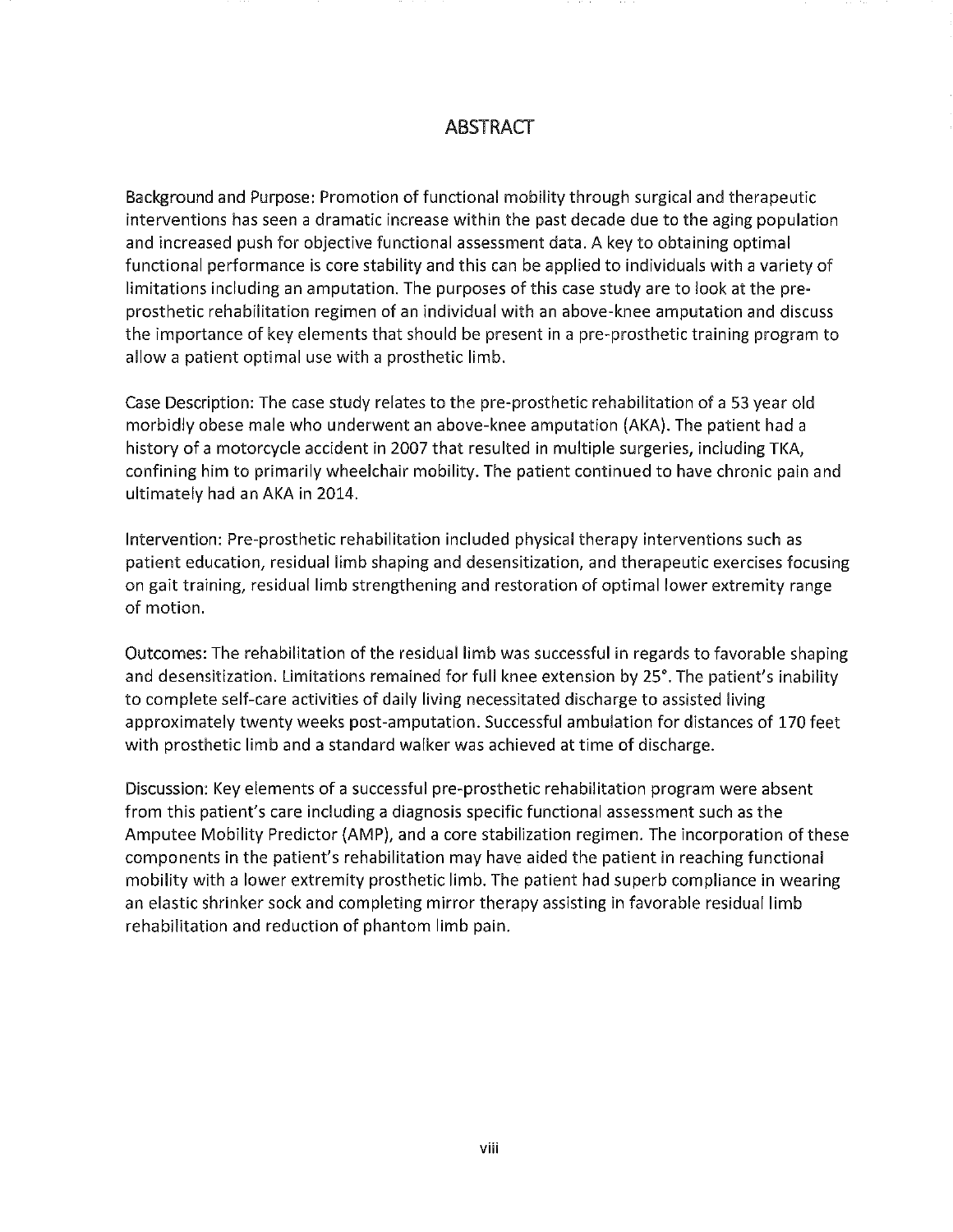#### CHAPTER I

#### BACKGROUND AND PURPOSE

Core stabilization exercises are commonly integrated into physical therapy treatment targeting a functional impairment. Core stabilization exercises provide benefits for a wide variety of clients attending physical and occupational therapy including those suffering from low back pain and balance deficits. Another population who may benefit from core stabilization exercises are those individuals who have had an amputation. The purposes of this case report are to look at a patient with an above-knee amputation and his pre-prosthetic rehabilitation regimen and to discuss key elements that should be present in a pre-prosthetic training program to allow for optimal mobility with a prosthetic limb.

The older population has been on a steady increase throughout the past century. In 2011, the baby boomer generation began turning 65, causing a spike in the 65 and older population. By 2030, the older population is projected to be nearly twice as large as their counterparts in 2000.<sup>1</sup> These statistics are important to consider from a health care perspective, as there are many implications this shift will have throughout the medical world. One implication is the increase in the number of surgeries such as a total joint arthroplasties, specifically total knee arthroplasty (TKA) due to age-related conditions of the skeletal system such as osteoarthritis (OA). Between the years 1991 and 2010, annual primary TKA volume increased 161.5%.<sup>2</sup> In 2010, osteoarthritis was stated to be the most common joint disorder in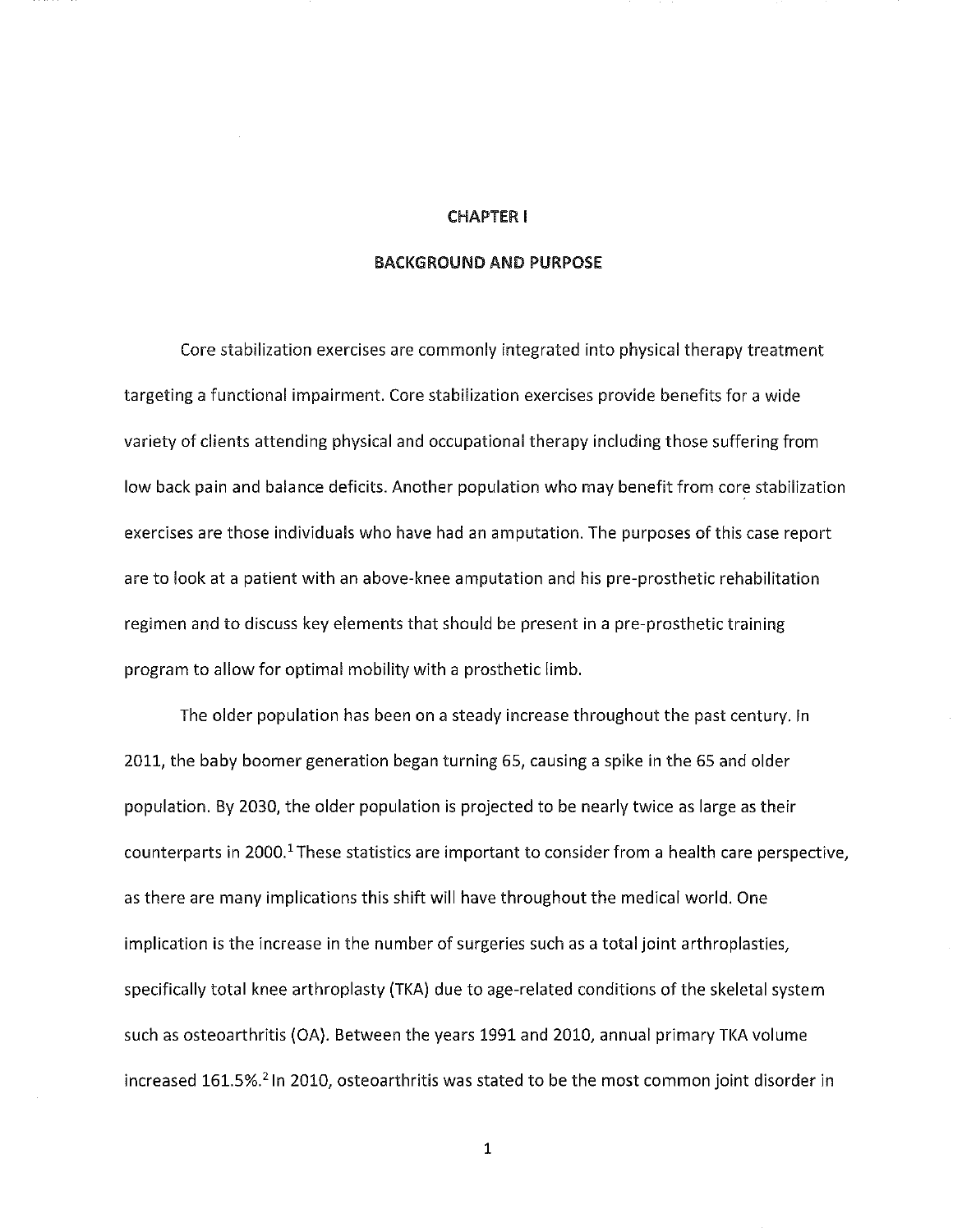the United States. The prevalence rates of symptomatic OA is approximately 10% in men and 13% in women.<sup>2</sup> With the older population growing at an immensely higher rate today versus 20 years ago, there are many parts of health care that will see changes including increased prevalence of aging-related surgical procedures. With the expected increase in TKA procedures, many patients will hope to return to increased functional mobility with decreased pain.

,

Unfortunately, this is not the case for all patients who have to undergo a surgical procedure. Amputation is a devastating operation that is part of health care. Occasionally TKA and amputation can go hand in hand when complications arise. The incidence of an above-knee amputation (AKA) after a TKA is very low, with a percentage of incidence less than  $1\%$ <sup>3,4</sup> Recurrent infections is the leading cause of amputation due to TKA complications, with an incidence of 75-80%.<sup>3,4</sup> According to research, an AKA is associated with limited functional abilities and a poor to very poor prognosis on the ability to walk independently after the procedure.<sup>3,4</sup> In 2003, Sierra et al<sup>3</sup> conducted a study looking at the prevalence and outcomes of patients who underwent an AKA after a complicated TKA. Of the 19 patients in the study, only 3 (16% of individuals with an amputation) were able to ambulate with a prosthesis. Another study, completed **in** 2012 by Mozella et al4 had 16 patients who underwent an AKA as a consequence of failure or complications from a previous TKA. Of those 16, only 7 (44% of individuals with an amputation) were fitted with a prosthetic device and were able to walk with use of crutches with the exception of one independent ambulator. While research shows that many individuals have limited functional abilities after an AKA due to complications following TKA, this does not have to be the case. Physical therapy is a key player in the rehabilitation of individuals with an amputation and the promotion of functional mobility.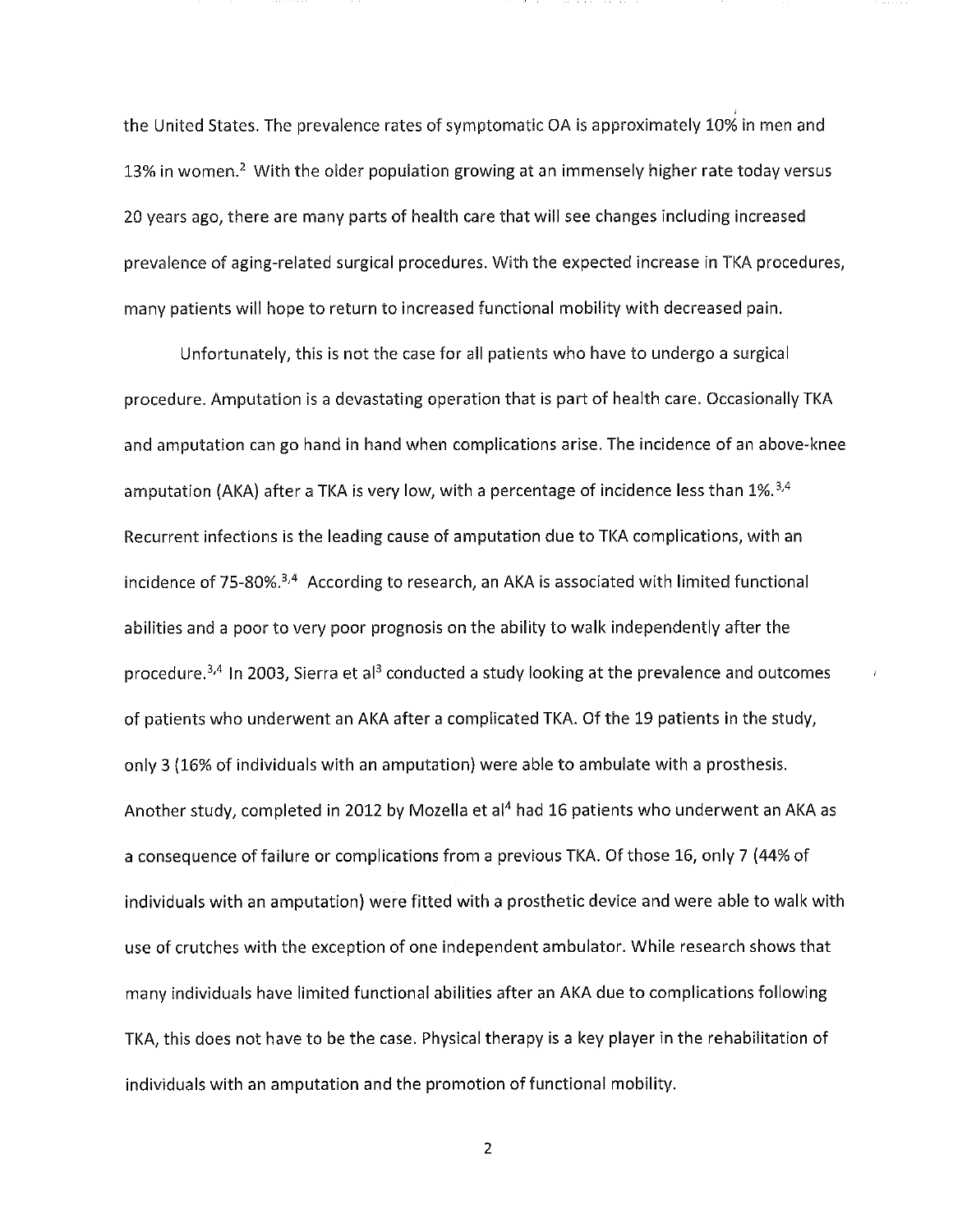

A goal worth achieving does not come without its difficulties. An obstacle a patient with an amputation may have to overcome is phantom limb pain as 50-85% of patients with an amputation experience ongoing phantom limb pain.<sup>5</sup> Phantom limb pain is pain that feels like it is coming from a body part that has been amputated. It was once believed that this postamputation phenomenon was a psychological issue, but experts now recognize that these sensations originate in the spinal cord

and brain.<sup>6</sup> The areas representing the phantom limb within the

primary motor and sensory cortices that no longer receive adequate afferent input are invaded by adjacent regions creating a painful response.<sup>5</sup> Pain is the basic message used to communicate when something is not right in the body.<sup>6</sup> A treatment method commonly used is mirror therapy, demonstrated in Figure  $1<sup>7</sup>$ . This treatment involves placing the affected limb next to the mirror and then looking into the mirror while making movements with the sound limb. This makes it possible for the patient to perceive movement in the phantom limb.<sup>8</sup> Mirror therapy may offer relief to patients experiencing phantom limb pain as this treatment exploits the brain's preference to prioritize visual feedback over somatosensory or proprioceptive feedback concerning an extremity's position.<sup>8</sup> In 2014, a systematic review was completed by Deconinck et al<sup>9</sup> to look at the effects of mirror visual feedback (MVF) on the brain. Their results state that MVF increases neural activity in areas involved with allocation of attention and cognitive control. They concluded that MVF can exert a strong influence on the motor network, mainly through increased cognitive penetration and action control. MVF is rationalized as a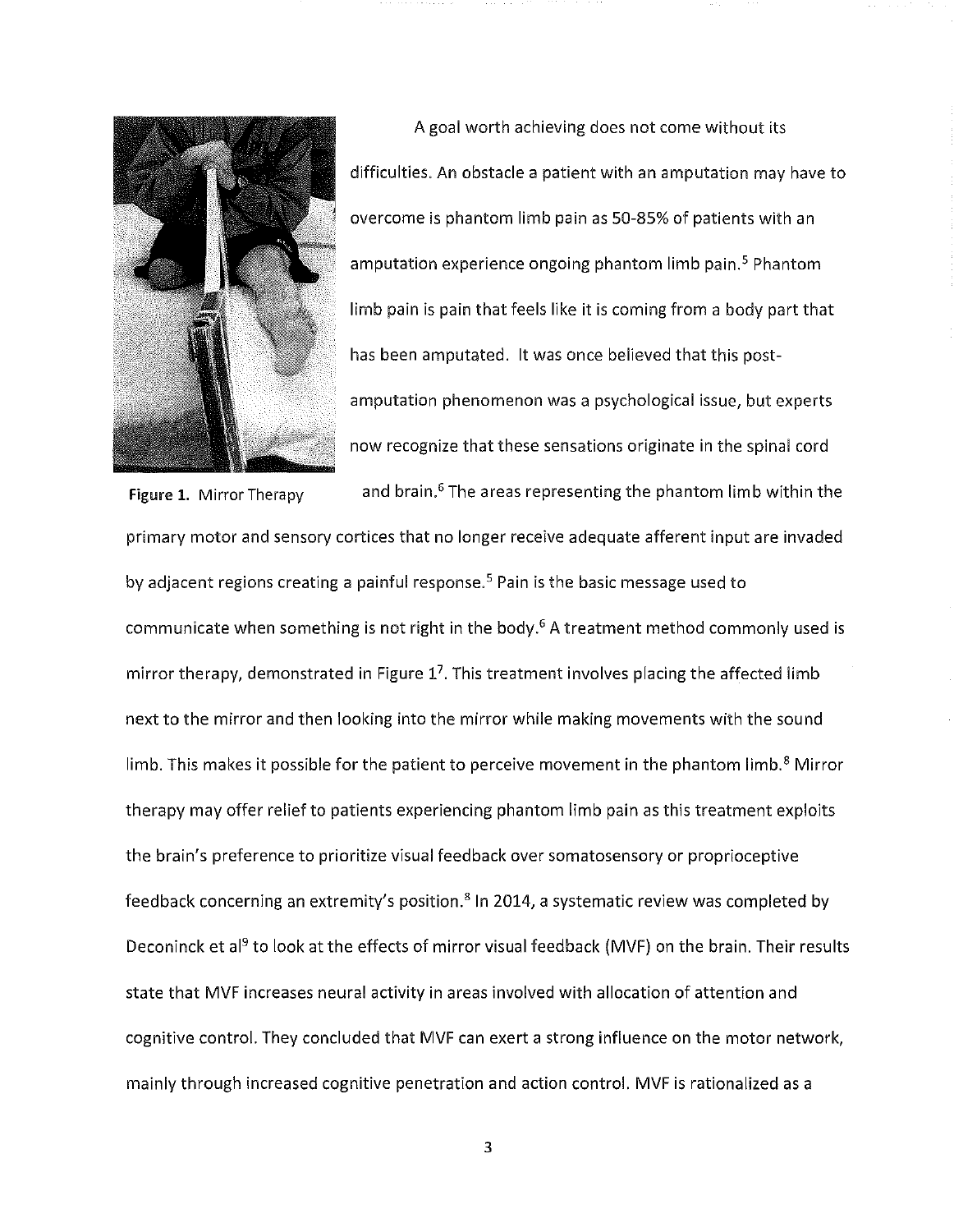form of treatment for phantom limb pain based on the notion of a mismatch between motor output and visual and/or proprioceptive feedback.<sup>9</sup> In 2015, Timms and Carus<sup>5</sup> published a literature review concerning mirror therapy and the alleviation of phantom limb pain. The review concluded that mirror therapy is a promising and low-cost treatment for phantom limb pain and can not only help alleviate pain, but it also may help individuals gain control of their phantom limb to further help attenuate pain. As stated previously, phantom limb pain is likely caused by a mismatch of signals occurring in the brain and the reorganization taking place. Timms and Carus found that visual feedback via mirror therapy has the potential to reverse sensorimotor cortical reorganization after an amputation which can subsequently reduce phantom limb pain. However, through activity shown on fMRls, differences with cortical involvement suggests that phantom limb pain experiences are individual to the patient.<sup>5</sup> Despite 20 years of utilizing mirror therapy as a form of treatment with evidence that can only be described as weak, many individuals with an amputation continue to find relief of their phantom limb pain through the incorporation of mirror therapy into their rehabilitation.<sup>5,6,8-10</sup>

Promoting functional mobility is an essential part of health care and can greatly impact one's quality of life. Research shows functional mobility and quality of life are related to one another.<sup>11-13</sup> A study completed by Paker et al<sup>11</sup> aimed to investigate the effects of robotic treadmill training on functional mobility in individuals with Parkinson's disease. A secondary aim of the study was to assess the effects of the treadmill training on the patient's motor systems and their quality of life. The study concluded that robotic treadmill training was useful to improve functional mobility and also provided a transient improvement in the quality of life of the patients during the treatment. Another study completed by Király and Gondos<sup>12</sup> aimed to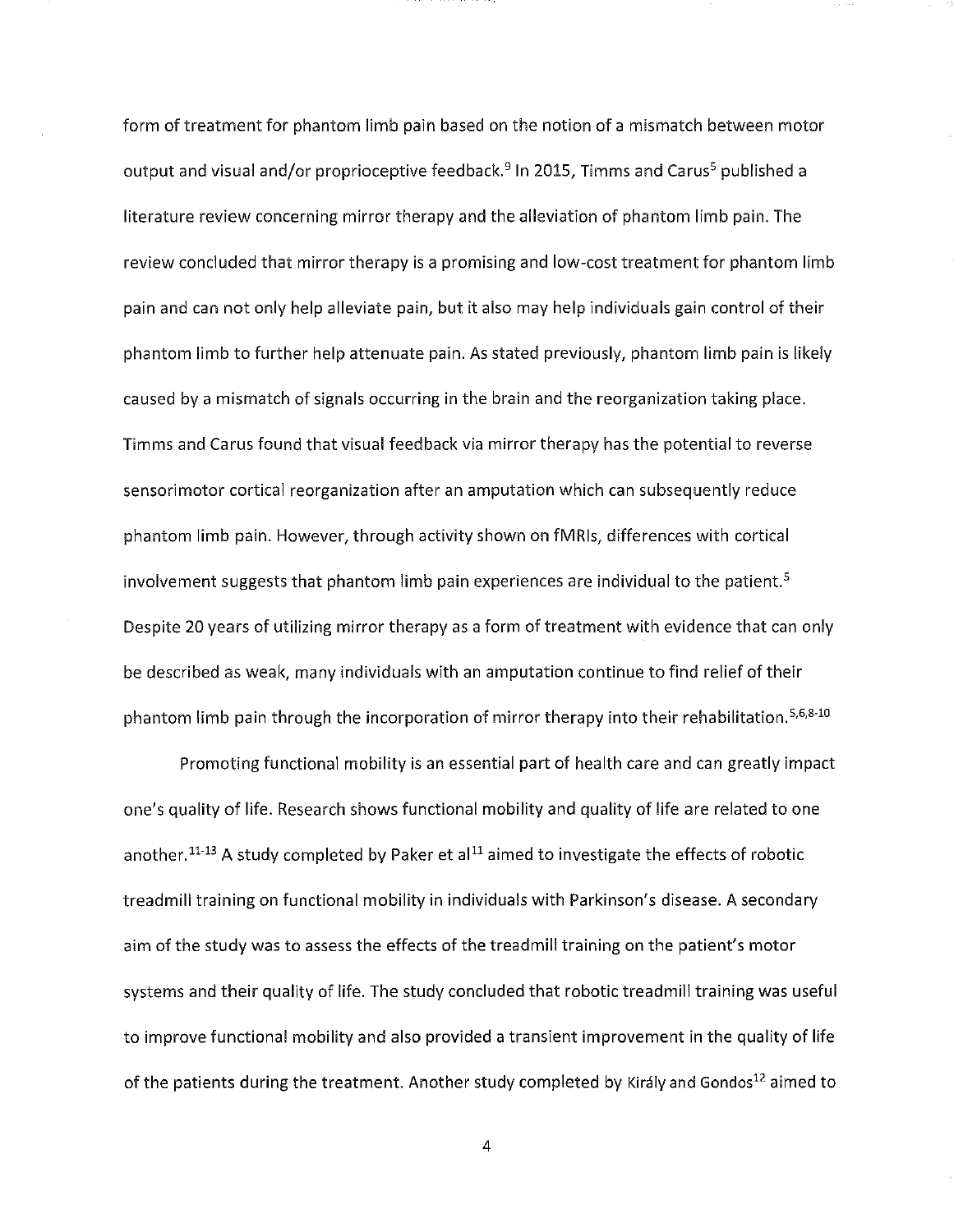analyze the relationship between the movement and health-related quality of life indicators after a total hip replacement. The effects of movement parameters on subsequent feelings of well-being had not been examined prior to this study. The study concluded that a successful total hip replacement procedure improved the feeling of well-being and the mobility function of patients even five years after their operation. These examples help show why the promotion of functional mobility is an indispensable goal of health care; to help improve patients' quality of life.

The push for increased functional mobility has led to the development and utilization of functional outcome measures to provide objective data to show an individual's improvements and to justify a specific plan of care.<sup>14</sup> With the dramatic increase in the use of functional outcomes measures within the past decade, there has been development of an assessment specific to those individuals with an amputation. "The Amputee Mobility Predictor (AMP) is currently the only functional assessment that has demonstrated the ability to determine functional level and predict functional ability for people with a lower limb amputation."<sup>15</sup> The Amputee Mobility Predictor was designed to measure an individual's functional capabilities without a prosthetic limb and to predict their ability to ambulate with a prosthesis.<sup>16</sup>

While a functional measure such as the AMP is a significant factor in an individual's preprosthetic rehabilitation, perhaps the most imperative component is the rehabilitation itself. An individual with an AKA has a much poorer prognosis than those individuals with a transtibial or transmetatarsal amputation in the matter of functional ambulation post-amputation.<sup>3,4</sup> A key difference between an individual who has an AKA and a lower-level amputation is the energy expenditure while walking. Dr. Robert Waters<sup>17</sup> explains that as more joints and muscles of the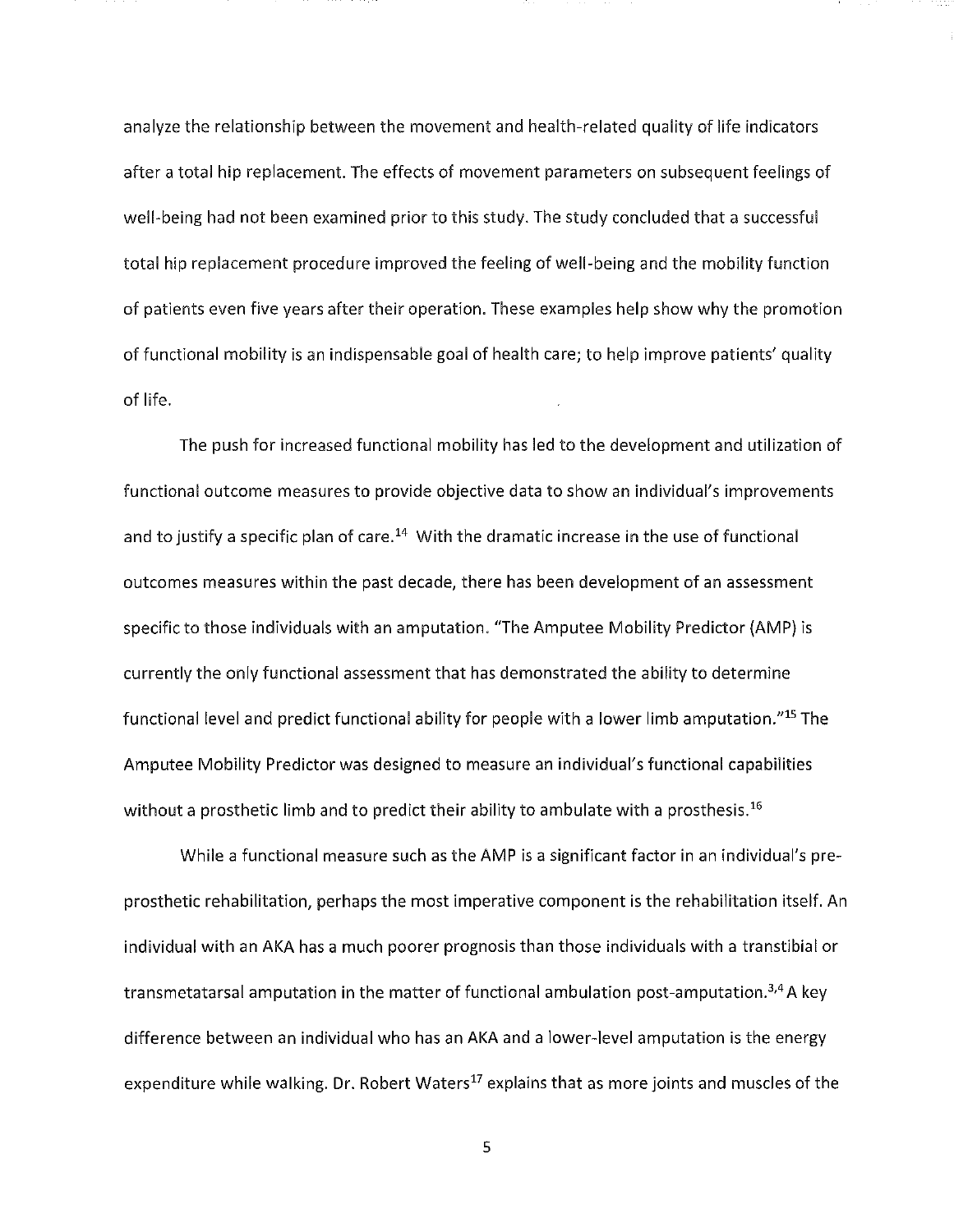leg are taken away due to higher-level amputations, a greater loss of an individual's normal locomotor mechanisms is seen. This leads to more compensation, less efficient gait pattern and higher oxygen cost than those with lower-level amputations. Meier and Melton<sup>18</sup> also found that individuals with an AKA have the highest increased energy expenditure, expending 60-70% more energy than normal.

Meier and Melton have also summarized ideal functional outcomes for amputation levels. They explain that pre-prosthetic training begins with desensitization, residual limb shrinking and prevention of contractures by maintaining range of motion of lower limb joints. Another important component that should be incorporated into an individual's pre-prosthetic training is the mastery of weight shifting and balance activities.<sup>18</sup> Some examples for ideal functional outcomes include standing for up to 2 continuous hours, sitting for up to 2 continuous hours, and arising from a kneeling position.<sup>18</sup> For a patient to be able to complete these tasks after a procedure such as an amputation, significant strengthening will have to take place.

Core strengthening exercises are essential when aiming to improve balance. **In** 2013, Chung et al<sup>19</sup> conducted a study to determine the effects of core stabilization exercise on dynamic balance and gait function in individuals post-stroke. Participants were split into two groups and received general training five times a week. One group practiced an additional core stabilization exercise program. **All** individuals were evaluated for dynamic balance (Timed Up and Go Test (TUG)) and gait parameters (velocity, cadence, step length and stride length). Their results showed the core exercise group saw a significant change in TUG, and gait velocity and cadence. Another study looked at the improvements in dynamic balance and core endurance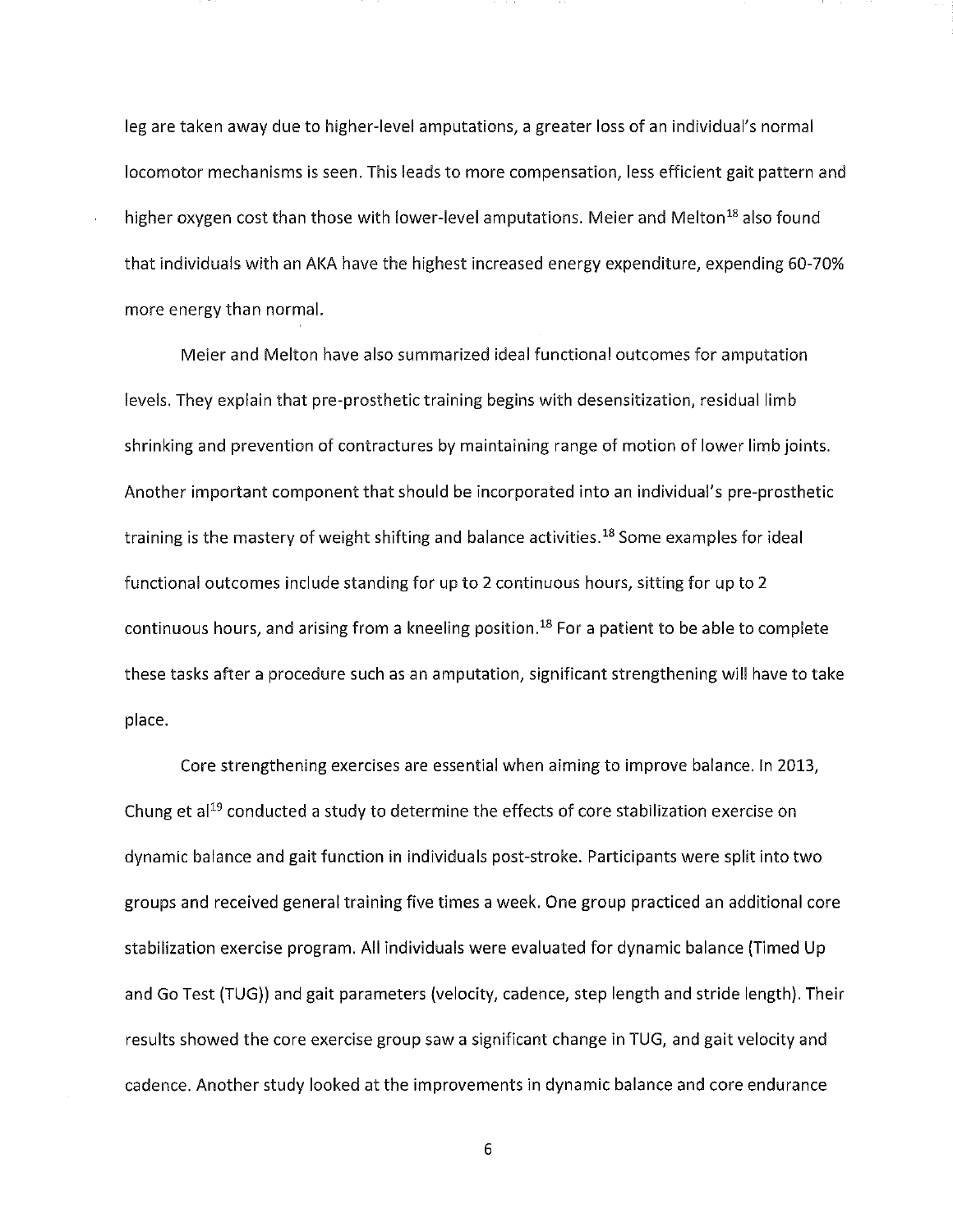after a 6-week core-stability-training program in high school track and field athletes. Participants were evaluated using the Star Excursion Balance Test (5EBT), abdominal-fatigue test (AFT), back-extension test (BET), and side-bridge test (SBT). The design of the study was test-retest. The authors' conclusion stated that after a 6-week core-stability-training program participants demonstrated increased dynamic balance in the medial and anteromedial reach directions and improved core endurance.<sup>20</sup>

Literature regarding the effects of core stabilization exercises on individuals with an amputation is relatively limited. One study by Corio et al<sup>21</sup> in 2010 aimed to determine whether improvements in the spatial and temporal parameters of gait would be observed after an 8 week spinal stabilization program in individuals with lower limb loss. The primary outcome measures of gait parameters included base of support (BOS), step length, velocity and cadence determined with a GAITRite System. Significant improvements were seen among individual gait parameters including the amputated side step length and stride length, sound side stride length and overall velocity. Individuals with an AKA have many obstacles to overcome to reach a level of optimal functioning after their procedure. Core stabilization exercises may help an individual with an amputation overcome these obstacles and reach optimal functioning with their prosthetic limb.

There is little evidence in research today to demonstrate the benefits of implementing core stabilization exercises into a patient's pre-prosthetic rehabilitation regimen in individuals who have an AKA. The influence of proper core strength on functional outcomes is also an area with limited data. As core strengthening is a vital piece in many physical therapy sessions for various impairments, it is concerning how minimal literature can be found regarding core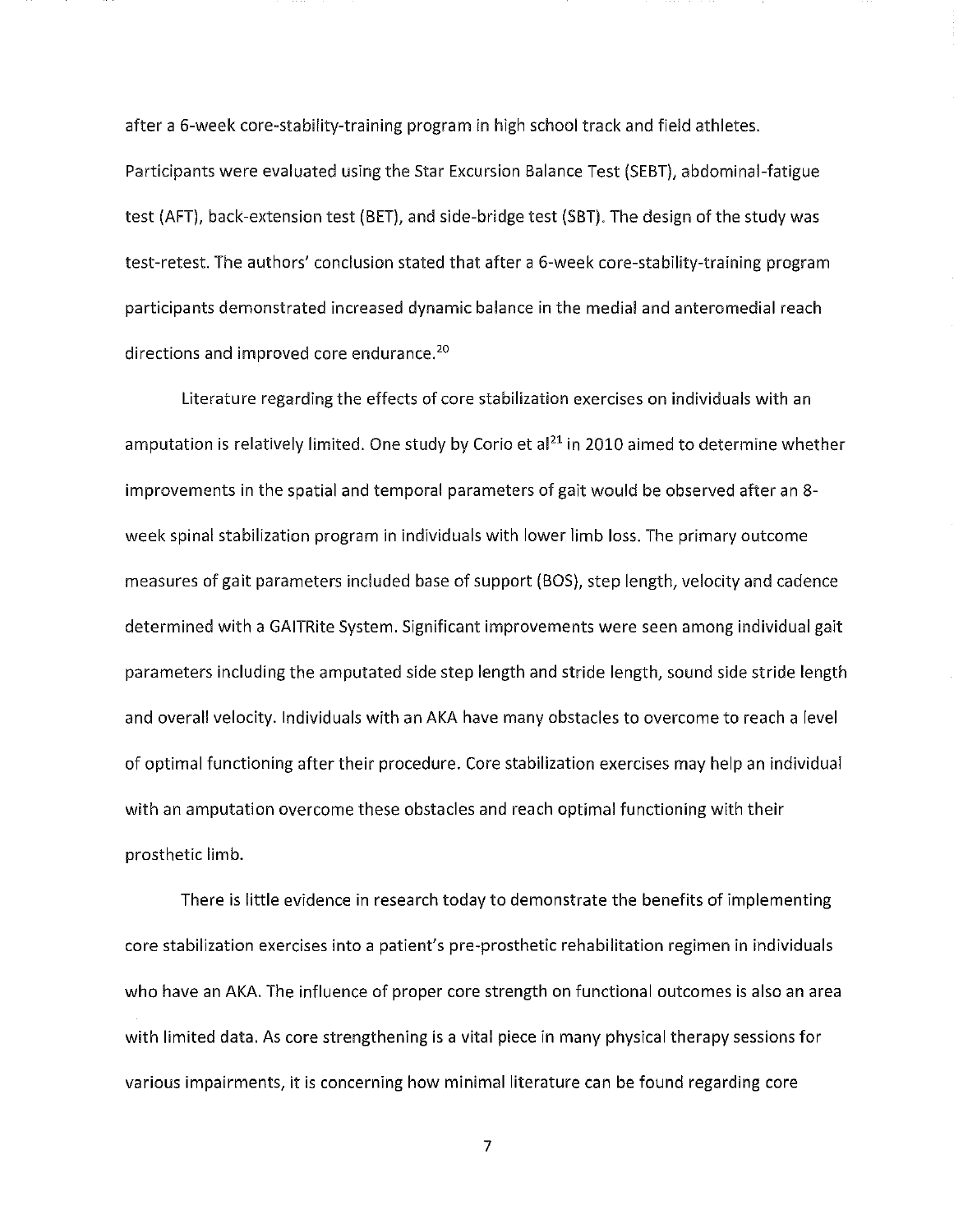strength for individuals following an amputation. With the loss of a limb, a patient must relearn a variety of aspects of their life including dressing, walking and many other basic activities of daily living. The purposes of this case report are to look at the pre-prosthetic rehabilitation regimen of an individual with an AKA and discuss the importance of key elements that should be present in a pre-prosthetic training program to allow a patient with a lower extremity prosthetic device optimal functional mobility.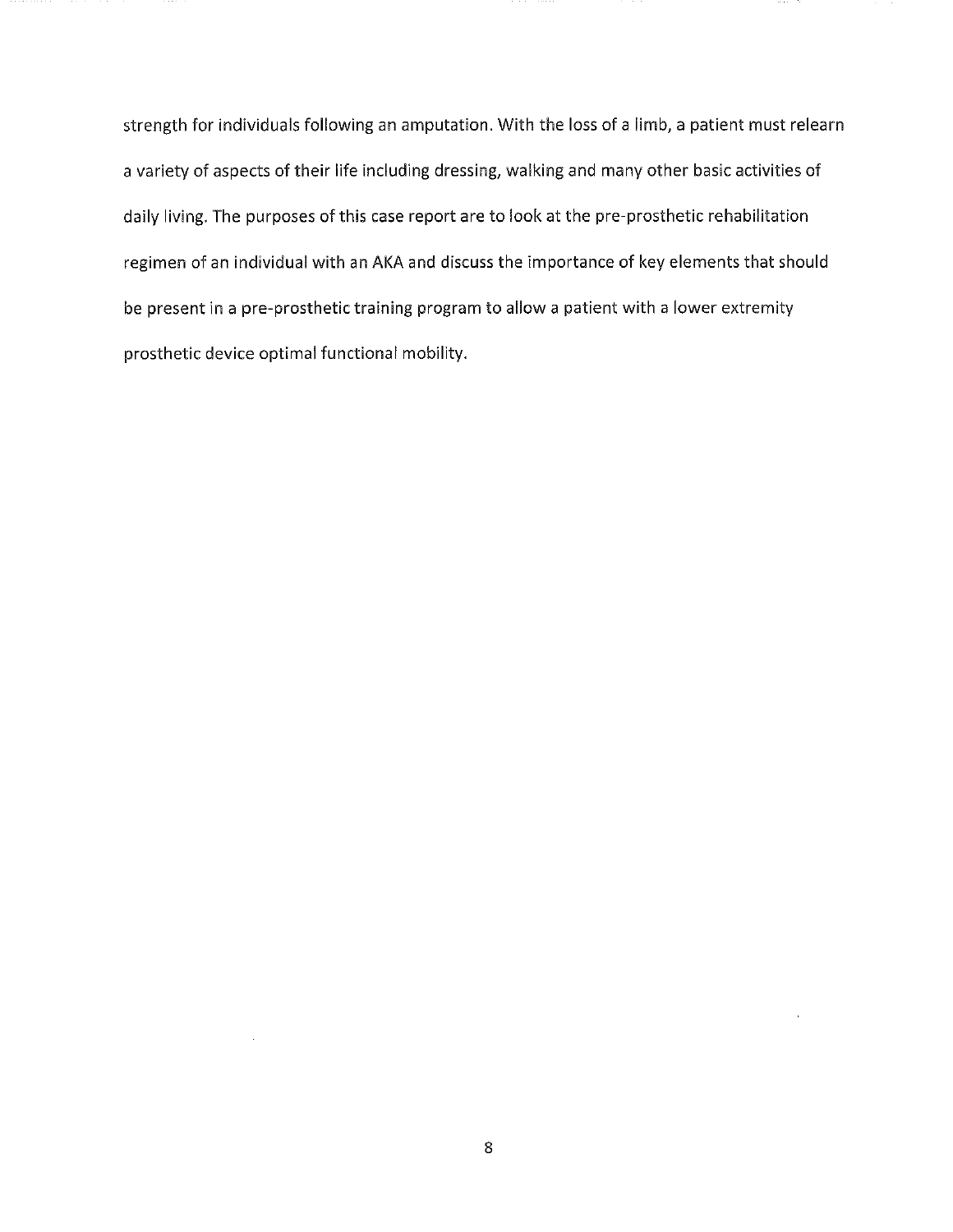#### CHAPTER II

#### CASE DESCRIPTION

#### A. Patient History

The patient was a 53 year old male navy veteran and was seen in physical therapy throughout the fall of 2014. He was referred to physical therapy due to the anticipation of an impending above-knee amputation. This patient's amputation procedure and resulting physical therapy treatment were completed at a medical facility that was far from the patient's hometown. The patient had a complex and mysterious social background; it was never clear to this therapist how he ended up at the medical facility where he ultimately had an AKA on the right side. The patient had no family or social support near the facility and had never visited the city prior to 2014. The patient's related medical history started 7 years prior, in 2007, when he was victim to a motorcycle accident and sustained multiple injuries. The most noteworthy injury was to his right knee, which ultimately required a TKA. The patient subsequently had recurrent infections in the right lower extremity leaving him in severe pain.

Chronic pain following TKA complications required high-strength narcotic/opioid pain killers for relief, which led to addiction. Severe pain in his right knee left the patient confined to a wheelchair for long distance mobility since the time of his motorcycle accident in 2007, and served as the trigger that brought him to the medical facility initially in July 2014. After evaluation by physicians and surgeons and discussion with the patient, amputation was the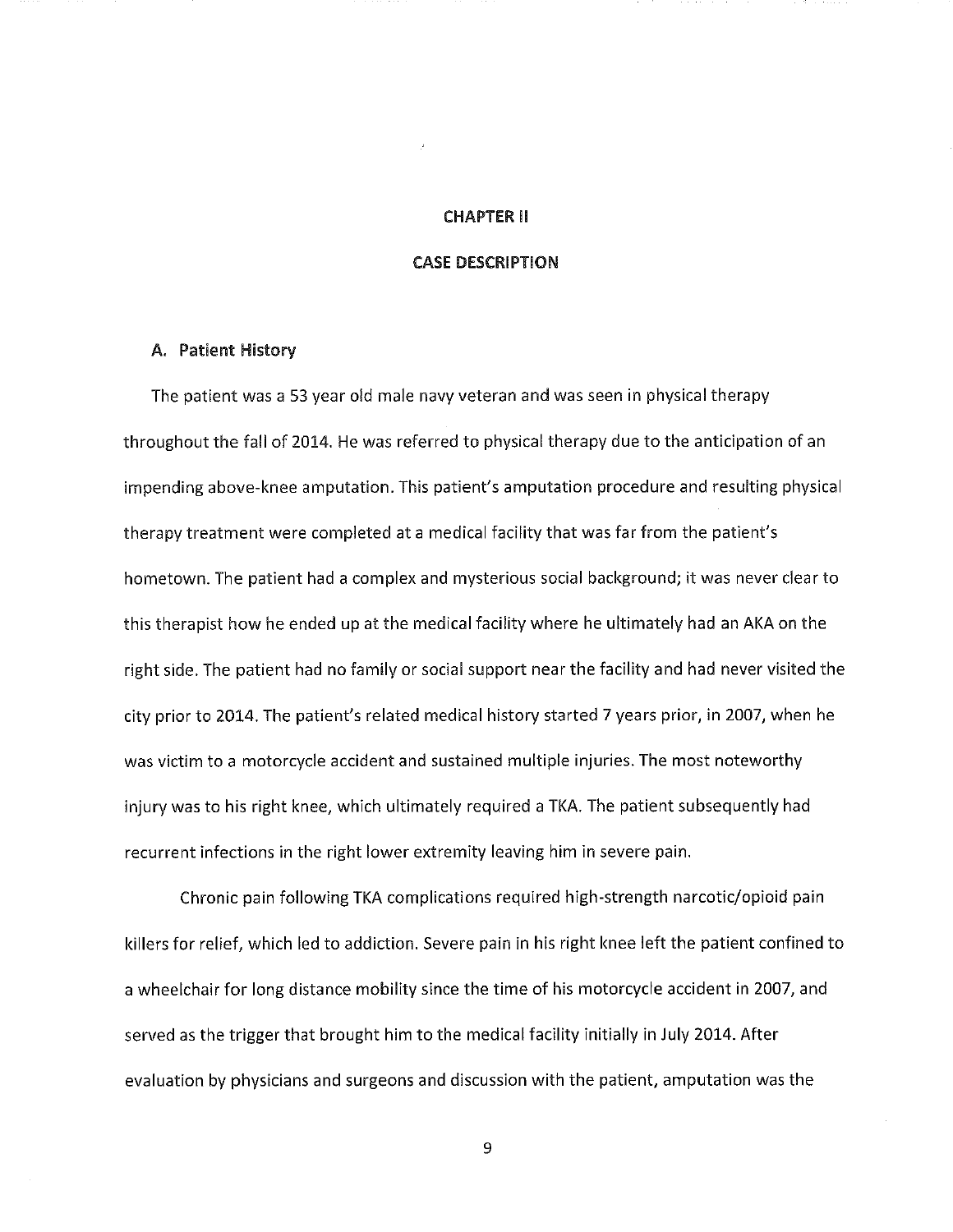solution offered to ease the pain from the recurrent infections related to the TKA hardware. Amputation offered the patient the possibility to walk again someday without the use of an assistive device. The AKA on the right was completed 13 days after the patient's admission to the facility.

#### B. Examination and Evaluation

The patient chose to move forward with the amputation, driven by the hopes of becoming ambulatory again with a new prosthetic limb and no additional assistive devices. This prompted the initial physical therapy evaluation. The patient was a morbidly obese male with a BMI of 47 and had a history of a total hip arthroplasty (THA) on the left. Upon arrival at the medical facility, the patient's medical record was updated indicating that the patient had comorbidities including hypertension, anxiety and a history of narcotic/opioid abuse. The patient explained that prior to his motorcycle accident in 2007, he was employed by United Postal Service (UPS®). He briefly described his responsibilities including driving the delivery trucks, but explained that injuries sustained in the motorcycle accident prevented him from successfully being employed in this capacity. Prior to admission to the facility, the patient explained that he required a wheelchair for long-distance mobility and a walker for short distances in his home.

The patient's mobility was assessed upon initial evaluation prior to his amputation. The patient was independent in bed to chair transfers and ambulation for short distances with the assistance of a standard bariatric walker. The use of a walker was also recommended by physical therapy to help with unloading of the right lower extremity due to high pain levels. The patient had limited dexterity through his upper extremities due to the combination of stiffness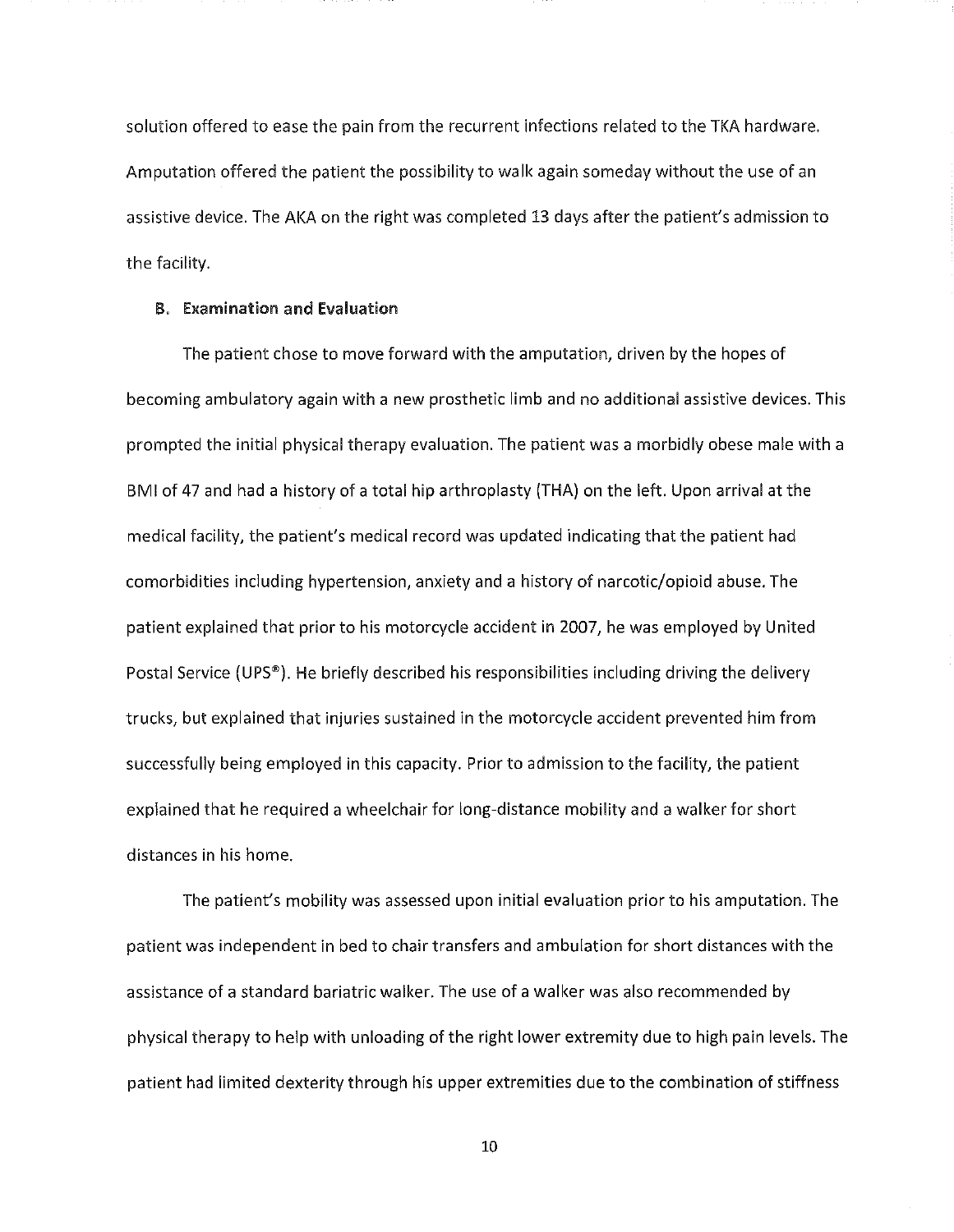from the motorcycle accident (subjective report from the patient) and his obesity, Following seven years of wheelchair confinement, the patient developed a knee flexion contracture on the left of 25 degrees, In addition, the patient had severe bilateral hip stiffness limiting his ability to achieve a neutral hip position in the sagittal plane in standing and in the prone position, This resulted in great difficulty reaching proper alignment and optimal posture when standing,

The patient was outgoing and enjoyed meeting and spending time with fellow patients on his floor. A collaborative team-based approach of health care was delivered to the patient throughout his rehabilitation at the facility, He received primary care from a licensed nurse practioner, and received nursing and restorative nursing care throughout the day, In addition to physical therapy, the patient was also seen by occupational therapy, recreational therapy and psychology, The orthopedic surgeon who assisted with the patient's amputation procedure was accessed as a resource at times when needed by physical therapy or by the patient himself. The patient utilized and enjoyed recreational therapy as a form of entertainment and rehabilitation throughout his length of stay,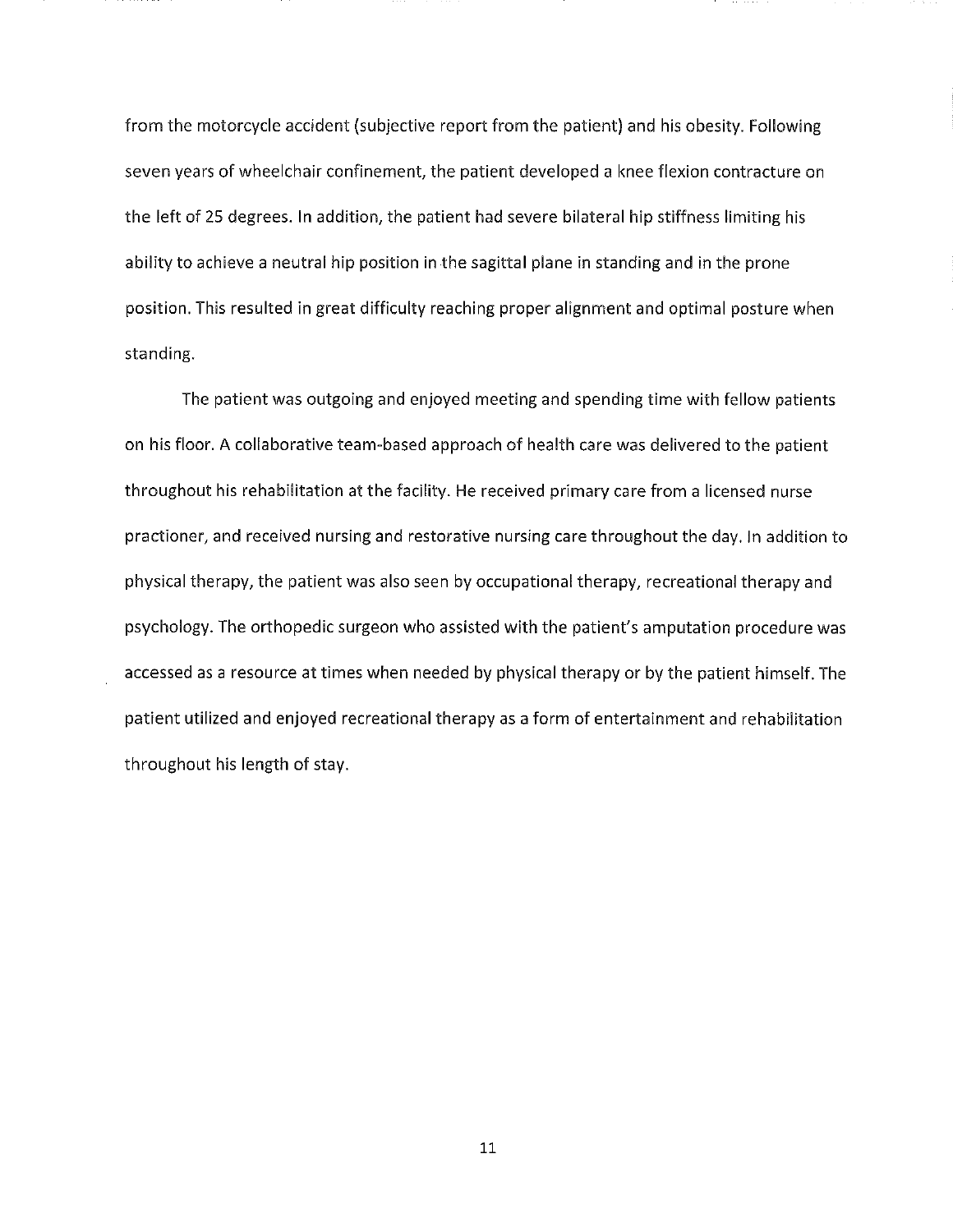#### CHAPTER III

#### INTERVENTION

Initial physical therapy sessions emphasized education. Prior to the amputation, the patient was issued a copy of "The Next Step", a handbook written by clinicians and rehabilitative team members in the Department of Veterans Affairs and Department of Defense. This book provides patients with education on the journey following an amputation procedure. Following the procedure, the patient continued to receive verbal education on various topics including the importance of weight loss in order to provide an optimal environment for prosthetic fitting and use. Education was also provided in the form of demonstration for proper independent donning of his elastic shrinker sock. Throughout therapy, he received consistent verbal education on the steps involved with rehabilitation following an amputation including what to expect once he received his prosthetic limb and what he could likely anticipate moving forward as an individual with an amputation in regards to mobility and residual limb care. This education occurred approximately 2-3x/week.

The patient's pre-prosthetic training after the amputation procedure began with two neuromuscular reeducation interventions for desensitization purposes to the residual limb including mirror therapy for 15 minutes at every treatment session and tapotement by the physical therapist. Both of these interventions continued throughout the entirety of patient's therapy regimen. For optimal shaping and volume reduction of the residual limb, the patient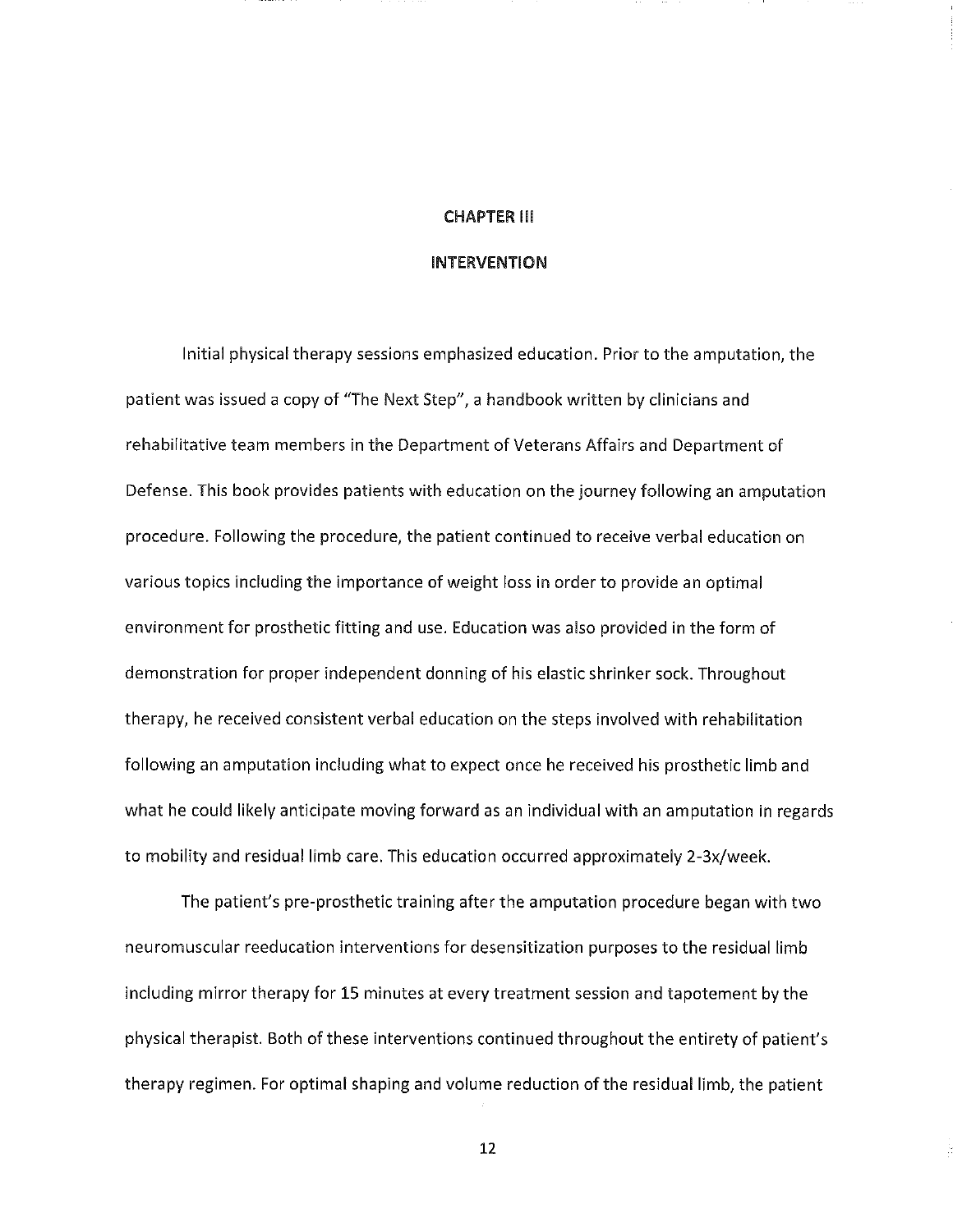was given an elastic shrinker sock two weeks post-amputation and was able to downsize at week three post-amputation. Significant gains in level of force tolerated by the patient during tapotement were seen throughout therapy. Initially the patient could only tolerate very gentle touching/tapping around the incision site, with progression to forceful hitting/slapping by approximately 2-3 weeks post-amputation as sensitivity decreased in the residual limb.

Therapeutic exercises included: ambulation, bed mobility training, low-load long duration stretches to bilateral hips (Thomas stretch) and to the left knee. Mat exercises included isometric and concentric strengthening to the right residual limb into hip extension and hip adduction to promote optimal ROM and prevention of hip flexion and abduction contractures, short-arc quad exercises on the left to promote knee extension and bridging to promote hip extension. The patient progressed rapidly through the use of the parallel bars and was independent in the use of a bariatric standard walker by two weeks post-amputation. The patient also progressed rapidly in his bed mobility and was independent by week two postamputation. He was also able to tolerate going into the prone position on the mat by week two post-amputation, which indicated to physical therapy that it was appropriate to incorporate concentric hip extension exercises into the patient's strengthening regimen. Mat strengthening exercises continued throughout the entirety of the patient's time in therapy until discharge.

Approximately three weeks post-amputation, discussion of the patient's prosthetic limb prescription became more serious. This resulted in intensified treatment to the left knee flexion contracture. Treatments consisted of various low-load long duration stretching techniques with the use of a pUlley-system and counterweights, and manual overpressure combined with contract-relax techniques by physical therapy. All stretching techniques were combined with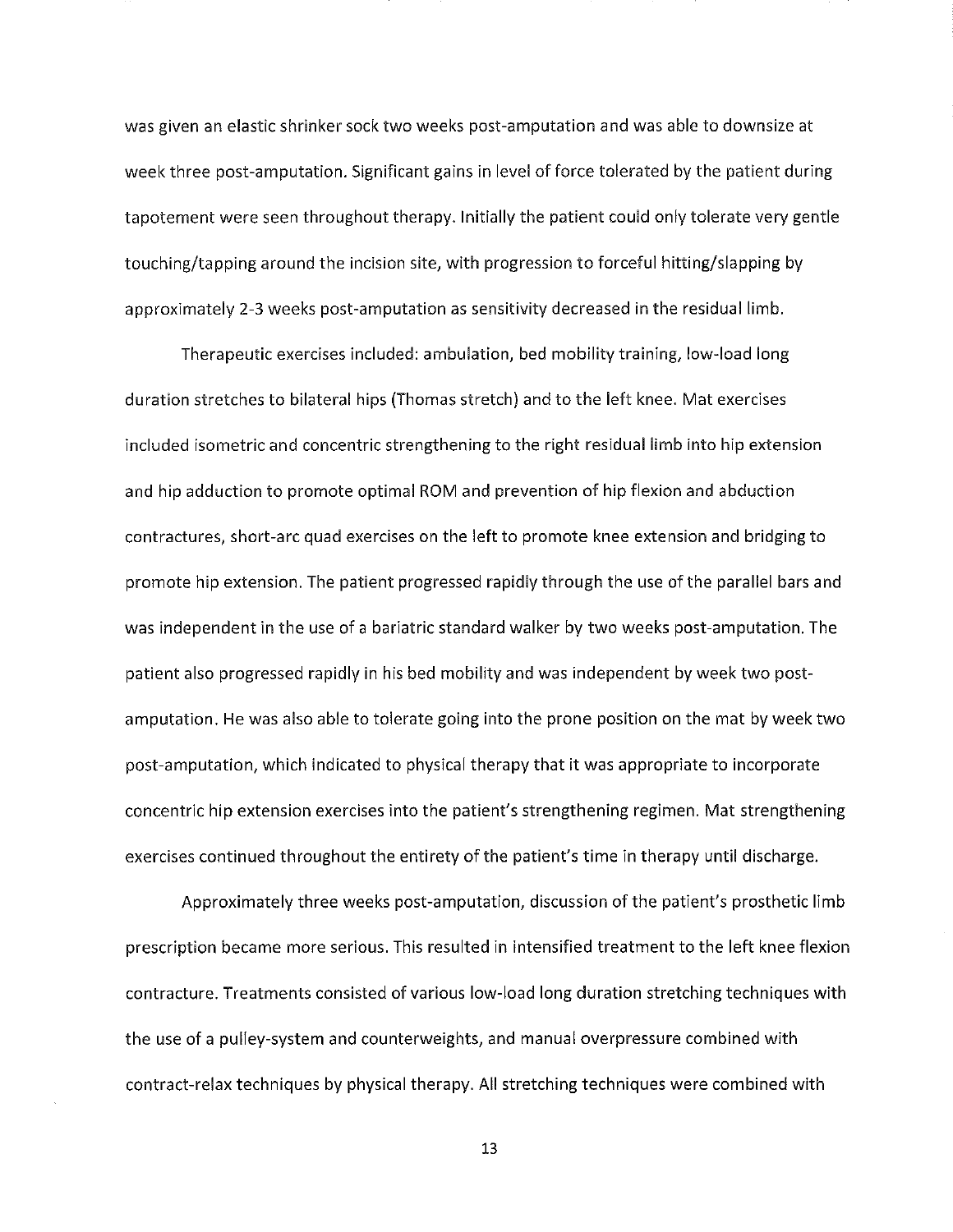the addition of moist heat at the beginning of the treatment session. At week twelve postamputation when little to no progress with these stretching techniques was seen, physical therapy ordered the patient to wear a Dynasplint at night to assist with the goal of gaining knee extension.

Proper alignment with full extension through bilateral hips and through the left knee upon standing was the goal before the arrival of the patient's new prosthetic limb, though this was not achieved. As the patient's residual limb was the optimal size **in** terms of volume and the incision was fully healed, physical therapy and the physical medicine physician reached the decision to move forward with the process of obtaining a prosthetic limb.

To ensure the health care team had a comprehensive grasp on the patient's left knee flexion contracture, a referral to orthopedics for imaging was placed after discussion with the physical medicine physician. These images showed severe osteoarthritis with no structural blockage limiting the lower extremity's ability to obtain full knee extension. This left physical therapy to believe that poor home program compliance with the Dynasplint and severe tissue inextensibility were contributing factors to the failure of achievement of full knee extension.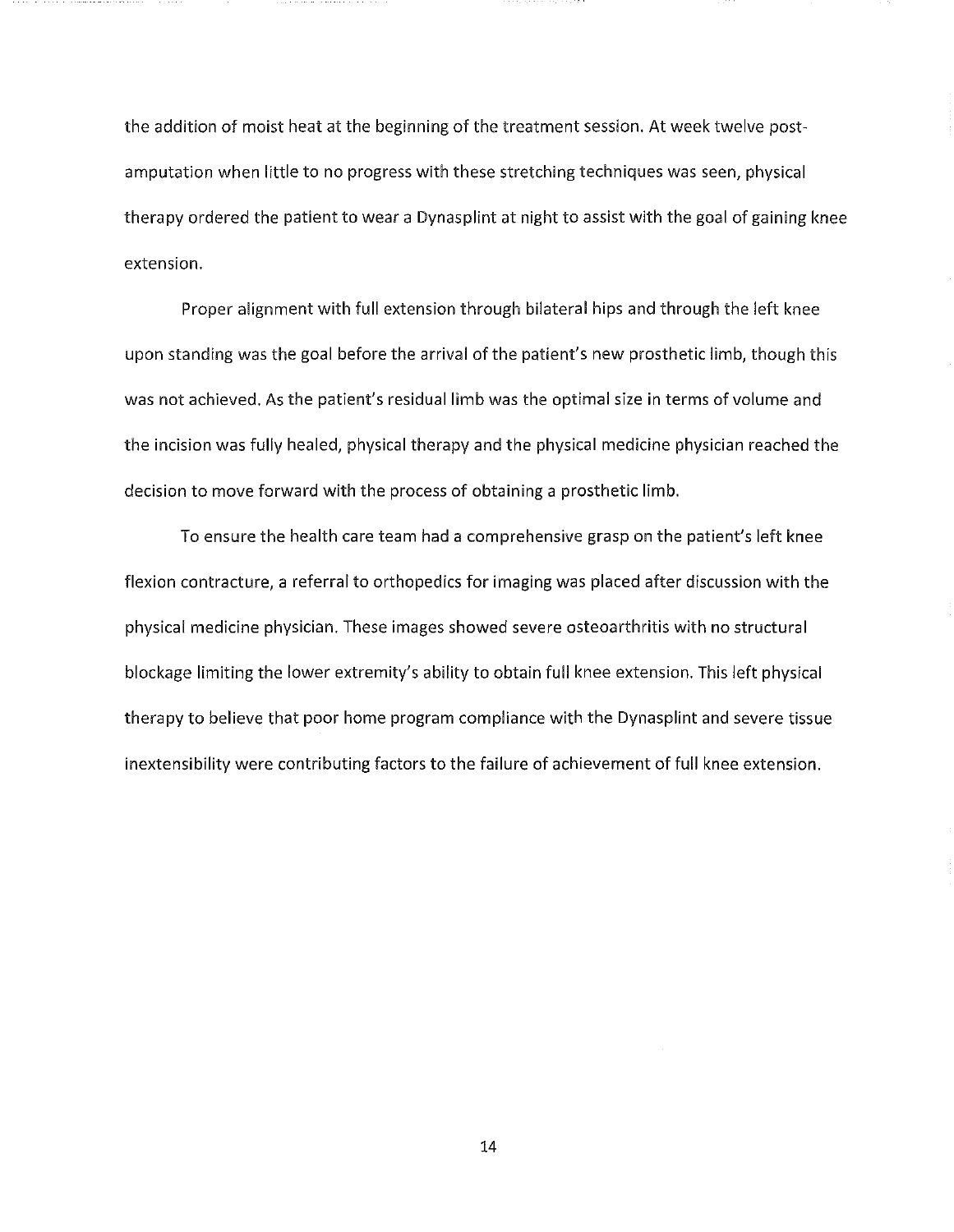#### CHAPTER IV

#### **OUTCOMES**

The patient had an AKA with comorbidities including morbid obesity, hypertension, and anxiety as well as a history of narcotic/opioid abuse. A left knee flexion contracture of approximately 25 degrees and a 15 pound weight gain during hospitalization contributed to the outcomes. The patient was primarily using a wheelchair for long distance mobility and a standard walker for short distances prior to his amputation, which were unchanged until the patient received his prosthetic limb. Prior to receiving his prosthetic limb, the patient remained constant at the following FIM scores: Chair to bed transfers: FIM=6; Ambulation: FIM=5 (housebound exception) at 50-75 feet; and Stairs: FIM=l (not attempted). As reported by occupational therapy, the patient was independent in his ADLs after set-up: FIM=S. The patient continued to have difficulty cleaning himself after a bowel movement (8M) and declined to work with the occupational therapist on improving his shoulder ROM.

To assist in the development of the patient's plan of care including selecting the type of prosthetic components for an individual following an amputation, Medicare has a developed a classification system, The Medicare Functional Classification Level (MFCL). This classification system is used as a guideline to influence the choice of components that will ultimately come together as the patient's prosthetic limb. A patient's individual ability or their potential to ambulate and navigate their environment is described by a designated K-Ievel as defined by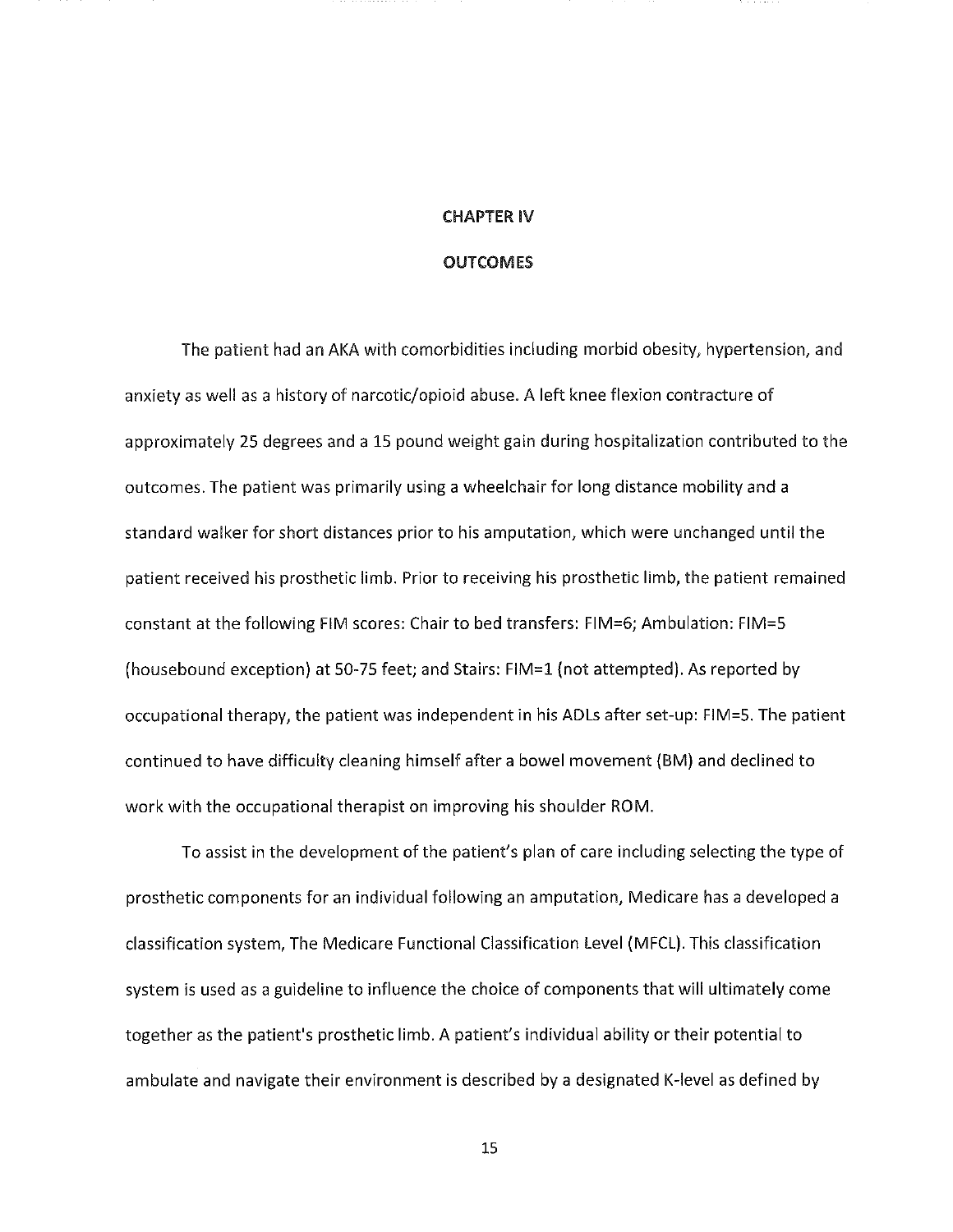Medicare.15 A particular K-Ievel is used in determining which prosthetic components will be covered by Medicare. Descriptions on each K-level can be found in Table 1.<sup>15</sup> The patient had a classification K2 K-Ievel amputation. An individual who has a K2 classification is described as "having the ability or potential for ambulation with the ability to traverse low-level environmental barriers such as curbs, stairs or uneven surfaces." This individual is summarized as a typical community ambulator.<sup>15</sup> For an individual classified as a K2 level, rehabilitation in preparation for a prosthetic limb will have the ultimate goal of functional and effective ambulation with a new prosthetic limb.

# Table 1.

| $K-$           | Description                                           | Foot/Ankle Assemblies   | Knee Units       |
|----------------|-------------------------------------------------------|-------------------------|------------------|
| Level          |                                                       |                         |                  |
| K0             | This patient does not have the ability or potential   | Not eligible for        | Not eligible for |
|                | to ambulate or transfer safely with or without        | prosthesis              | prosthesis       |
|                | assistance and a prosthesis does not enhance          |                         |                  |
|                | their quality of life or mobility.                    |                         |                  |
| K1             | This patient has the ability or potential to use a    | External keel, SACH     | Single-axis,     |
|                | prosthesis for transfers or ambulation on level       | feet or single axis     | constant         |
|                | surfaces at fixed cadence - a typical limited or      | ankle/feet              | friction knee    |
|                | unlimited household ambulator.                        |                         |                  |
| K <sub>2</sub> | This patient has the ability or potential for         | Flexible-keel feet and  | Single-axis,     |
|                | ambulation with the ability to traverse low-level     | multi-axial ankle/feet  | constant         |
|                | environmental barriers such as curbs, stairs, or      |                         | friction knee    |
|                | uneven surfaces - a typical community ambulator.      |                         |                  |
| K3             | The patient has the ability or potential for          | Flex foot and flex-walk | Fluid and        |
|                | ambulation with variable cadence - a typical          | systems, energy storing | pneumatic        |
|                | community ambulator with the ability to traverse      | feet, multi-axial       | control knees    |
|                | most environmental barriers and may have              | ankle/feet, or dynamic  |                  |
|                | vocational, herapeutic, or exercise activity that     | response feet           |                  |
|                | demands prosthetic use beyond simple                  |                         |                  |
|                | locomotion.                                           |                         |                  |
| K <sub>4</sub> | The patient has the ability or potential for          | Any ankle foot system   | Any ankle        |
|                | prosthetic ambulation that exceeds basic              | appropriate             | knee system      |
|                | ambulation skills, exhibiting high impact, stress, or |                         | appropriate      |
|                | energy levels - typical of the prosthetic demands     |                         |                  |
|                | of the child, active adult, or athlete.               |                         |                  |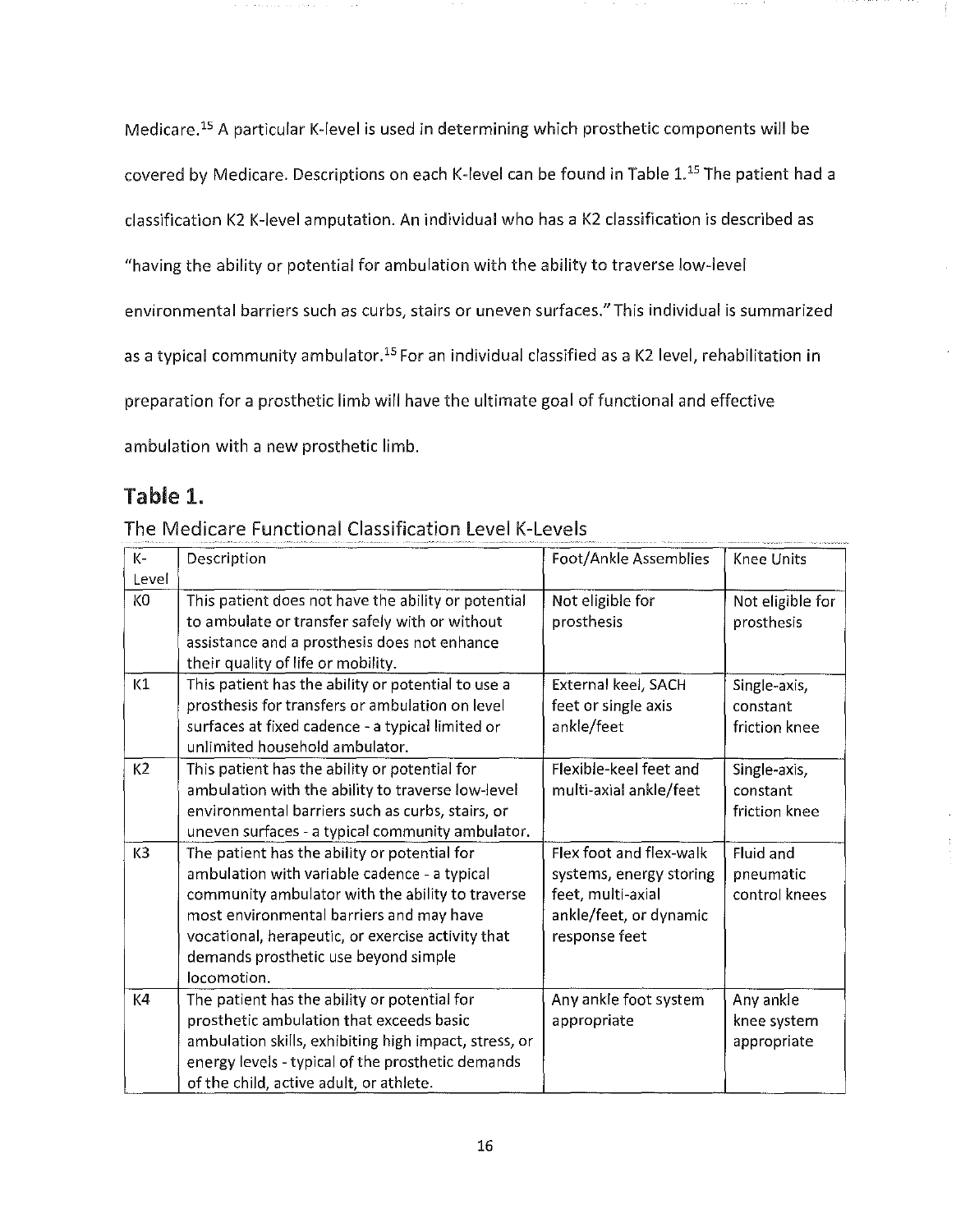The patient progressed very well in the rehabilitation of his residual limb. The shape of the residual limb and healing of the incision were both favorable, and the patient was compliant in the diligent use of his elastic shrinker sock removing it only to bathe. This compliance allowed the patient to be fit and measured for his prosthetic limb in a timely manner. The patient reported significant reduction in phantom limb pain five weeks postamputation. The patient was skeptical of the use of the mirror therapy, but with the significant decrease in his phantom limb pain he stated that it must have been working and continued to complete this part of his pre-prosthetic rehabilitation until the arrival of his prosthetic limb.

The patient received his prosthetic limb three months post-amputation. This resulted in an increase in physical therapy from twice a day to four times a day, incorporating gait training with the prosthetic limb at every treatment session. The patient's primary method of mobility remained his wheelchair when not in therapy. Difficulty donning his initial gel prosthetic liner led to a switch to a Silesian belt system to increase the patient's efficiency donning his prosthetic limb.

The patient was eventually discharged to an assisted-living facility approximately twenty weeks post-amputation for a total length of stay of approximately twenty-two weeks. Upon discharge, the patient achieved a FIM score of 6 (previously 5) for ambulation reaching a distance of 170' with a standard walker and his prosthetic limb. The patient's inability to complete self-care activities of daily living, such as cleaning self after a BM, necessitated discharge to assisted living. The patient chose to remain in the city where he received his amputation and physical therapy treatment despite having no social support. The patient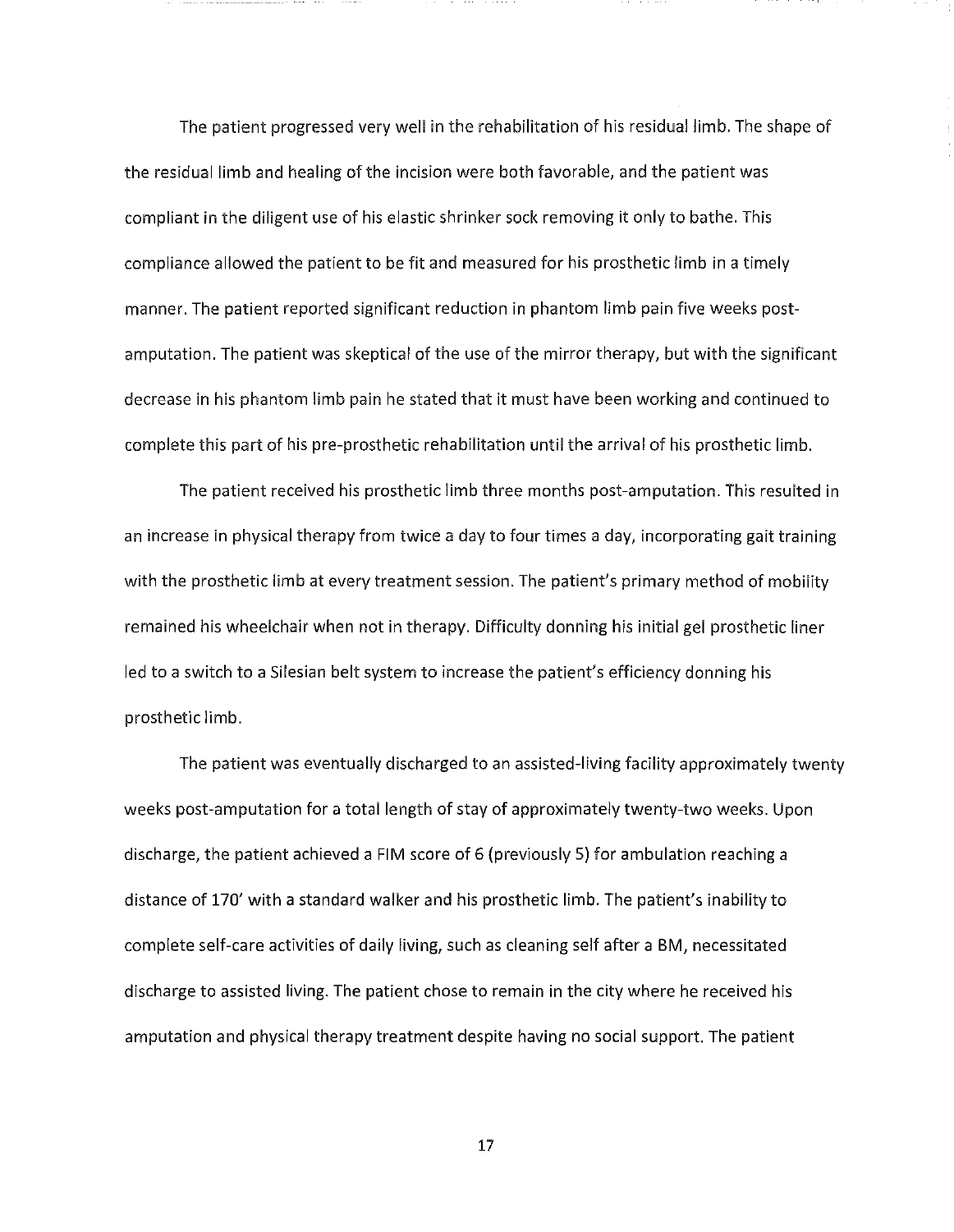explained he wished to stay close to the health care professionals in order to receive prosthetic limb maintenance if/when needed in the future.

Upon follow-up with social work, the patient had not been successful following discharge and continued to have difficulties completing self-care activities of daily living due to limited range of motion through his upper extremities. He also experienced frustration donning his prosthetic limb resulting in limited use. Throughout the patient's time in therapy, he was always grateful for physical therapy services but did get discouraged with the slow progress, occasionally stating he wished he had never gone through with the amputation. The largest sources of frustration were his physical limitations such as morbid obesity, decreased shoulder, hip and knee ROM, and decreased endurance.

Multiple factors worked against this patient's success with a prosthetic limb. The patient's morbid obesity impaired his aerobic capacity and endurance. He also demonstrated limited strength and mobility in his left hip following the previous THA. These factors combined restrained the amount of time spent gait training in treatment sessions. The patient's morbid obesity also impacted the prosthetic manufacturing due to weight limitations on the prosthetic components. Another hindering factor was the left knee flexion contracture and bilateral hip stiffness leading to improper alignment in standing. Lastly, the patient had psychosocial factors that had a large influence on physical therapy treatment. The patient had moderate to severe anxiety, depression, very limited to no social support and a history of substance abuse. These factors combined greatly influenced the success of treatment by limiting physical therapy's ability to effectively educate the patient. The patient repeatedly demonstrated lack of understanding and noncompliance.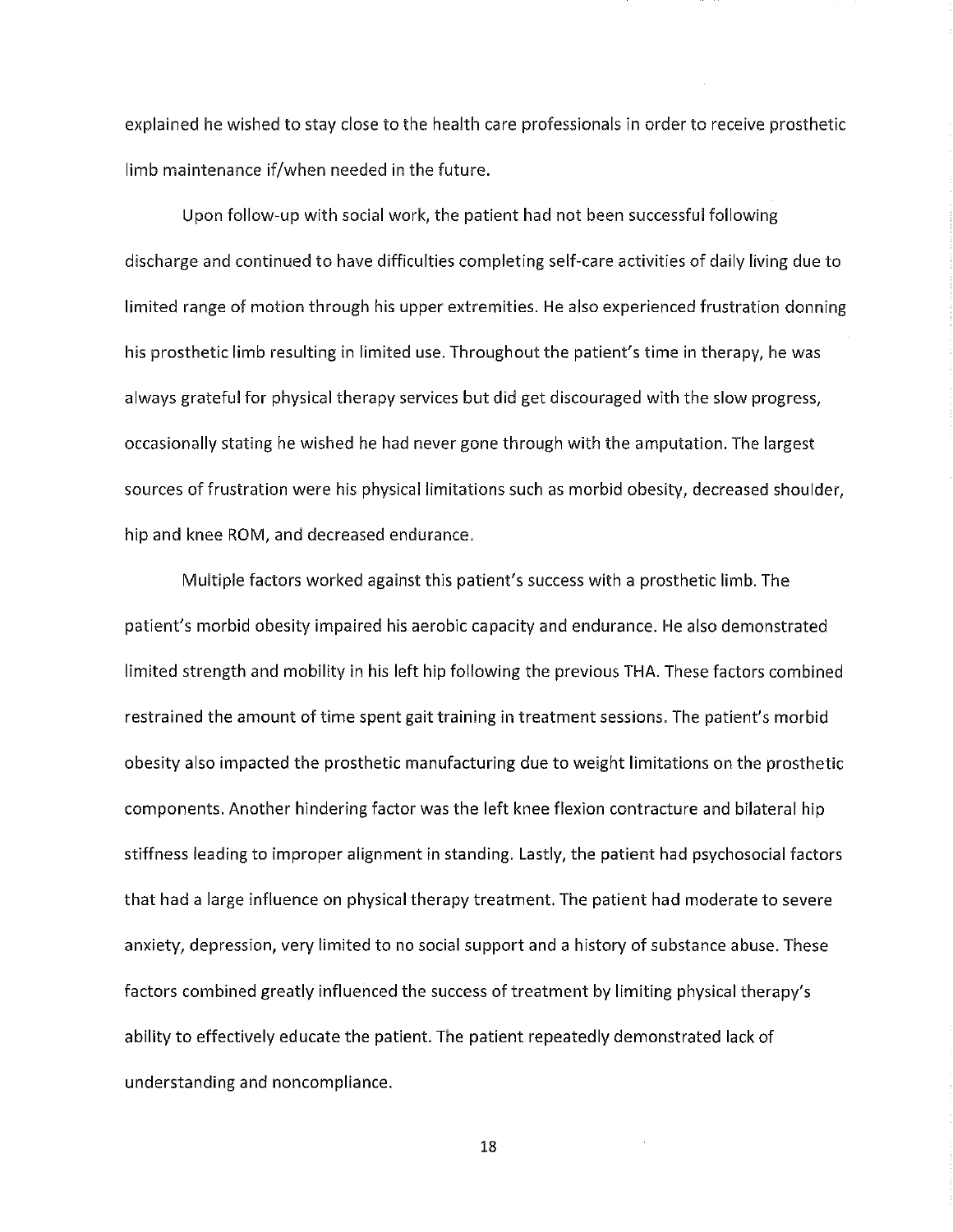#### CHAPTER V

#### **DISCUSSION**

While all physical therapists want the best outcomes for their patient, sometime factors outside the physical therapist's scope of practice inhibit the patient's success. The patient in discussion had mUltiple factors working against achieving an optimal level of use with a prosthetic limb. Perhaps the most debilitating was the left knee flexion contracture of 25 degrees. This consumed a large portion of the patient's pre-prosthetic rehabilitation and deterred physical therapy away from incorporating other areas of strengthening that were equally important. Many individuals with different types of impairments can benefit from the initiation of core stabilization exercises. However, core stabilization exercises were never a specific intervention that were utilized with this patient during pre-prosthetic rehabilitation. Given the multiple barriers this patient had to overcome after the amputation procedure, the integration of an aggressive and deliberate core stabilization regimen would have been beneficial to the patient's success with a prosthetic limb.

Throughout therapy, this patient experienced negative thoughts and would sporadically state that he regretted the amputation. The patient was appreciative of the integration of new interventions into his plan of care as he was willing to try anything to help him achieve his goal of being able to return to functional mobility. Outside of therapy, the patient had difficulties with compliance and motivation demonstrated by a 15 pound weight gain and limited use of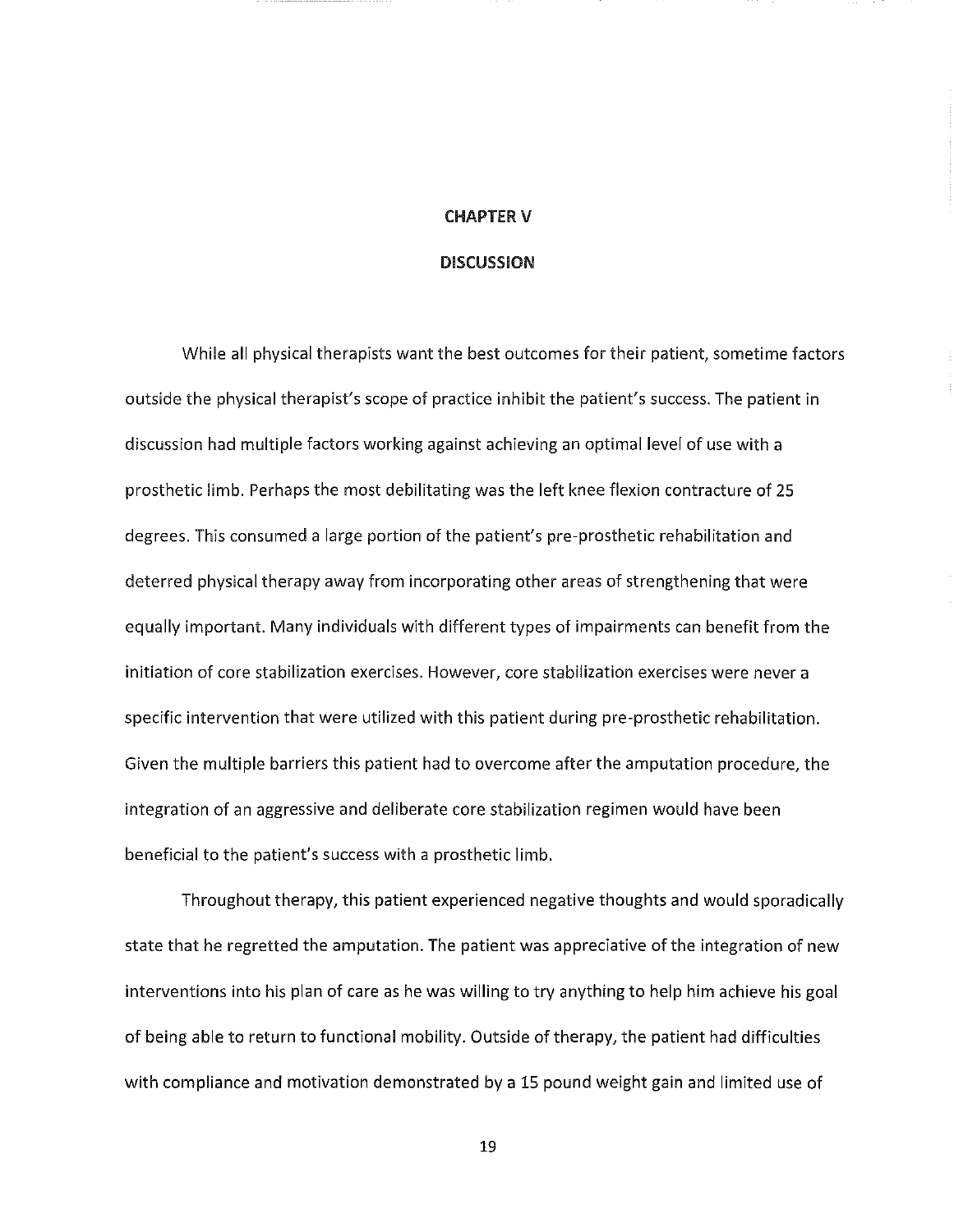the Dynasplint. In order to participate in activities that require short bursts of high-intensity or long-duration endurance activities, a strong core is required. <sup>22</sup> By strengthening the core, an individual can experience increased efficiency and agility, and reduce the chance of injury throughout their daily activities.<sup>22</sup> By incorporating core stabilization exercises the patient may have benefited psychologically and physically, having a greater chance for optimal outcomes.

Individuals with an AKA have increased energy expenditure.<sup>18</sup> In conjunction with the AKA, the patient also had to battle the left knee flexion contracture. When fully extended, the knee is able to bear weight without constant muscular energy. When a knee flexion contracture is present, a large amount of energy is needed from the quadriceps to support body weight and remain stable.<sup>23</sup> Another obstacle that impeded this patient's pre-prosthetic rehabilitation was the previous left THA limiting the amount of time spent weight bearing post-amputation due to limited strength and mobility. Strong core musculature would have been supplemental and valuable to assist this patient in decreasing the amount of energy that he was expending due to the knee contracture and weakness from previous surgical interventions such as THA.

This patient had a multitude of factors working against his achievement of his long-term goal of independent ambulation. While he did not achieve this goal, implementation of an aggressive, specific and deliberate core stabilization program may have increased the chances for success. After this experience, it is this author's recommendation that all pre-prosthetic rehabilitation regimens should include the diligent use of core stabilization exercises to provide the patient with the best possible chance of success with a prosthetic limb.

Another key element absent during this patient's pre-prosthetic rehabilitation was the use of a diagnosis specific functional assessment such as the AMP. The patient was assessed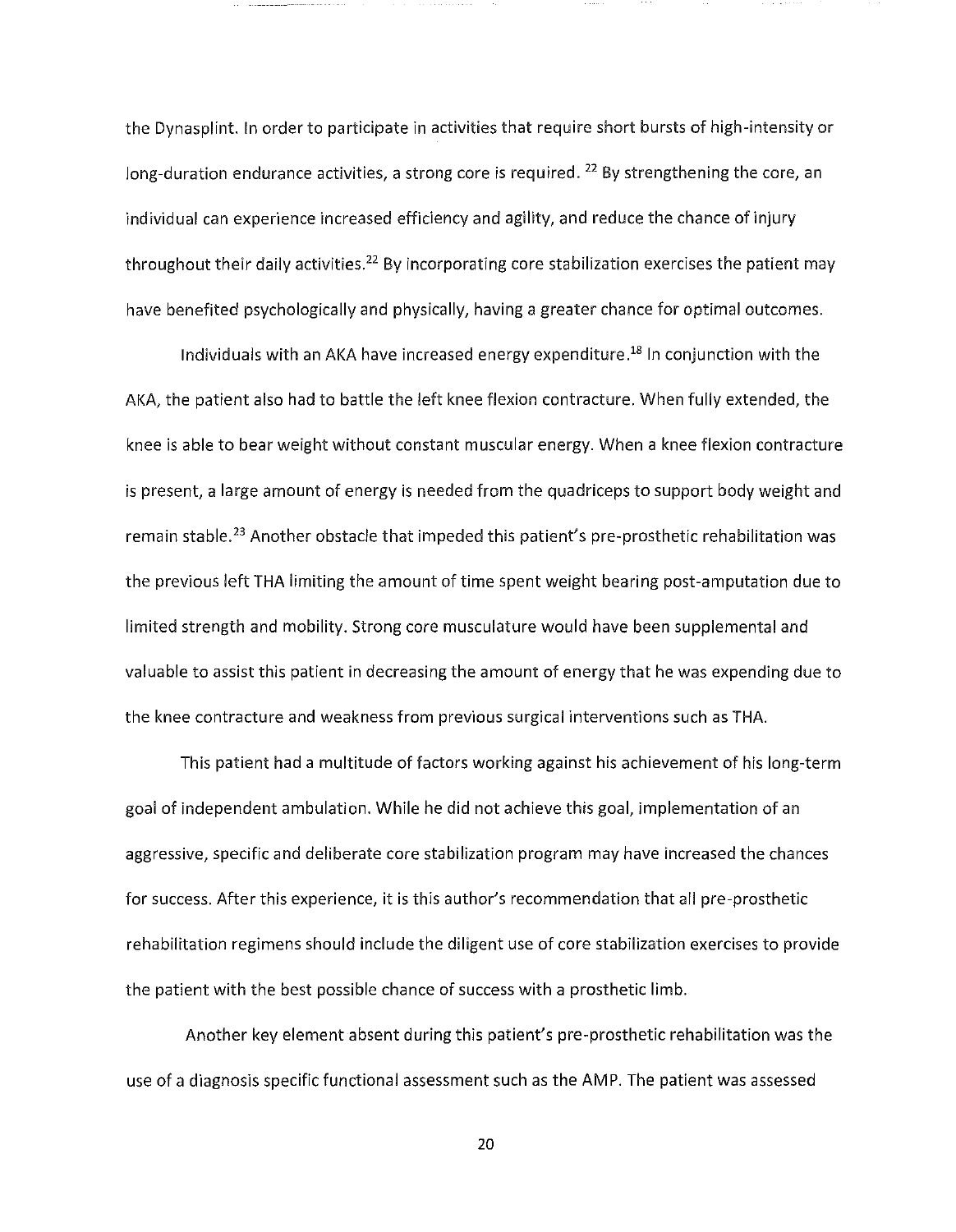with FIM scores throughout his time in therapy, but was never formally assessed with a diagnosis specific functional assessment. The addition of the AMP into this patient's rehabilitation may have more accurately identified his specific limitations. Identifying and recognizing these specific deficits early in his care may have promoted a more tailored rehabilitation program and aided in providing a more comprehensive and individualized plan of care. One benefit of the AMP is the ability to administer the assessment prior to amputation. As the patient made the decision to amputate, it may have been beneficial for him to have had objective data explaining his functional ability and the prediction of whether or not he could be successful with a prosthetic limb post-amputation.

Individuals with an amputation experience a multitude of limitations after the procedure including significant neurologic and musculoskeletal changes. The use of a diagnosis specific functional assessment can identify areas of deficits and strength. As amputations can be a psychologically taxing procedure for an individual, identifying their strengths may be invaluable. As such, a functional assessment such as the AMP is highly recommended as a key element of a patient's pre-prosthetic rehabilitation to ensure that their plan of care is as individualized and comprehensive as possible.

While key elements of a pre-prosthetic rehabilitation were absent from the case in discussion, parts of the rehabilitation were successful and are worth mentioning. Many individuals with an amputation experience phantom limb pain after their procedure. For some, this part of the rehabilitation after an amputation can be debilitating possibly requiring medication or even surgical intervention. The patient in this case report did experience phantom limb pain and phantom limb sensations, but not to the level of severe impedance on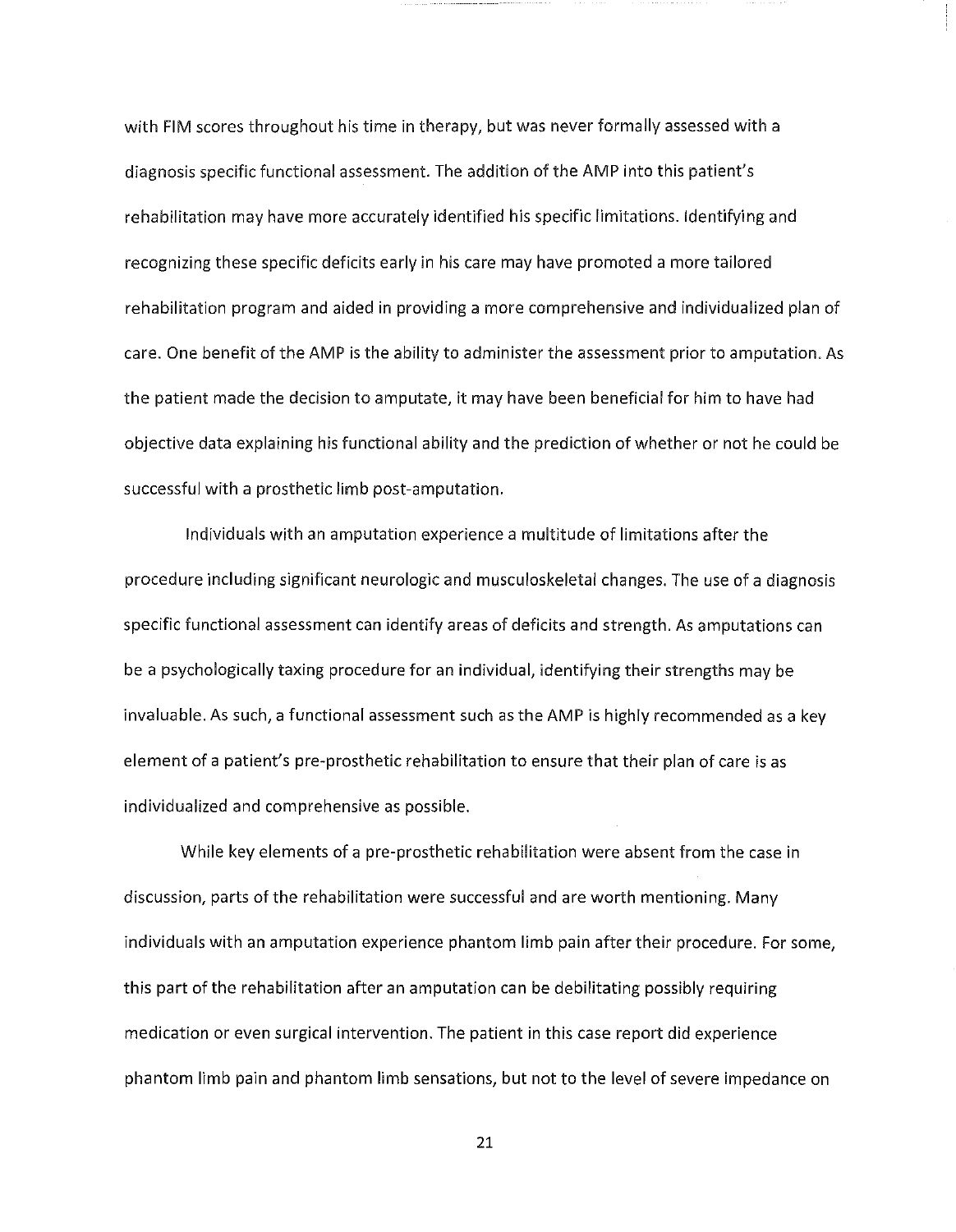full participation during pre-prosthetic rehabilitation and eventual use of a prosthetic limb. It is believed that the diligent use of mirror therapy throughout the patient's pre-prosthetic rehabilitation significantly helped in the reduction of phantom limb pain.

The patient's progress in desensitization was an area of rehabilitation that saw significant improvement. At the beginning of pre-prosthetic training, the patient was able to only tolerate gentle touching and tapping of his residual limb. By three weeks post-amputation, the patient was able to tolerate moderately hard taps on his residual limb. These were significant gains in desensitization and greatly contributed to the patient's full participation in therapy and timely progression to prosthetic limb training. The patient was compliant on the wearing of his elastic shrinker sock which allowed for optimal shaping and volume reduction of his residual limb. This was another key factor to the progression of timely measuring and fitting a prosthetic limb.

In conclusion, many key elements must be present in a successful pre-prosthetic rehabilitation program. The overview provides a list of recommended pre-prosthetic rehabilitation key components for an individual with an AKA. While this patient was not as successful as he had hoped for in regards to independence in functional mobility and in activities of daily living, many valuable lessons were learned through his treatment. The inclusion of a diagnosis specific functional assessment in developing a comprehensive and individualized plan of care as well as the importance of core stabilization exercises are important lessons to take away from this case report. The implementation of these foundational aspects towards the development of an individual's pre-prosthetic rehabilitation regimen would be instrumental to helping patients succeed with the use of a prosthetic limb.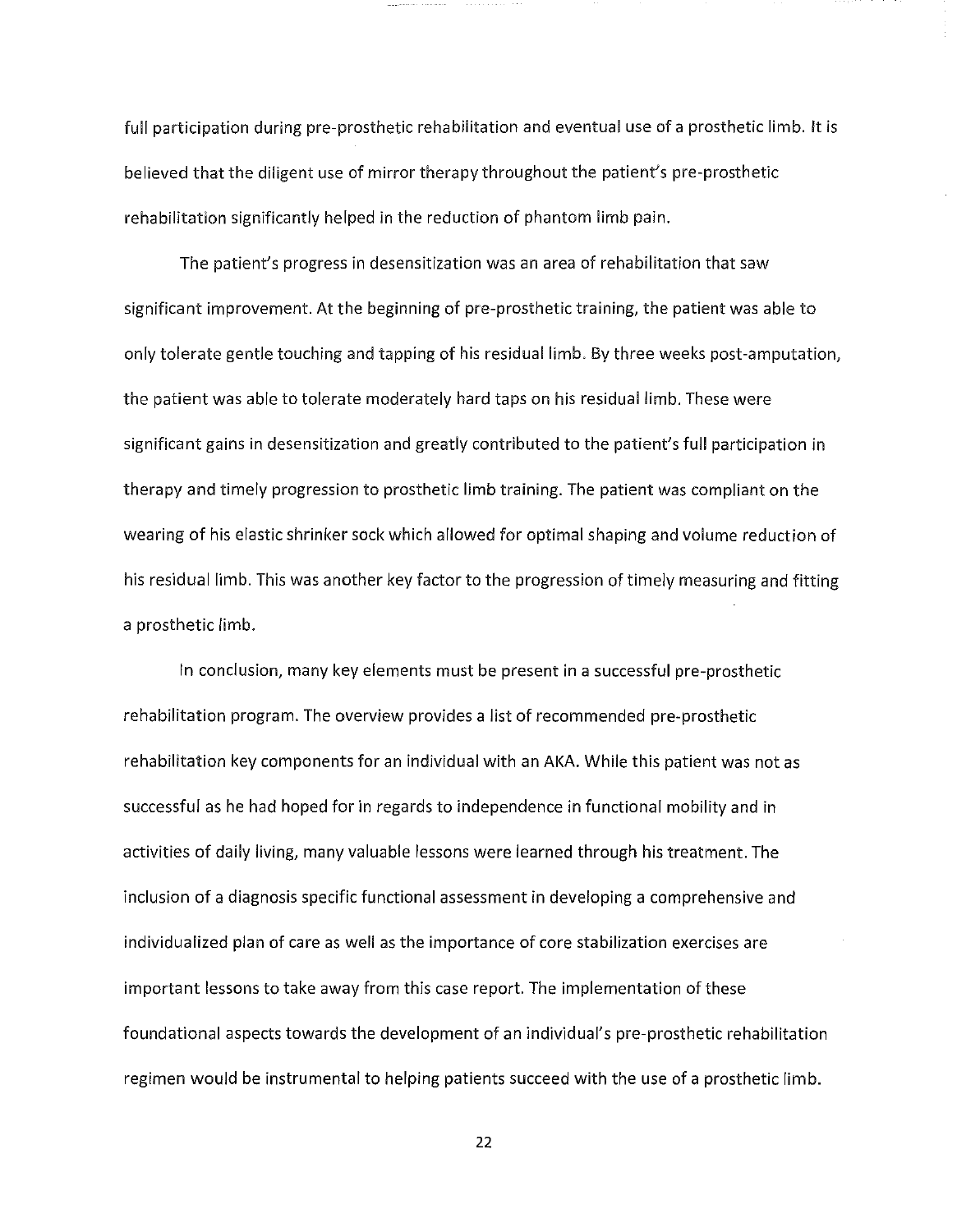### Overview.

Key Elements for an Above-Knee Amputation Pre-Prosthetic Rehabilitation

- Residual limb shaping (use of ace wrap and/or an elastic shrinker sock)
- Residual limb desensitization
- Scar mobilization
- Phantom limb sensation and phantom limb pain therapy
- Functional assessment of patient with a diagnosis specific measurement tool (AMP)
- Range of motion and contracture prevention exercises (contraction of residual limb

musculature)

- Transfer training
- Core stabilization exercises
- Upper extremity strengthening and mobility
- Cardiovascular exercise
- Strengthening of the sound limb
- Patient education starting pre-amputation when possible and continuing throughout

care.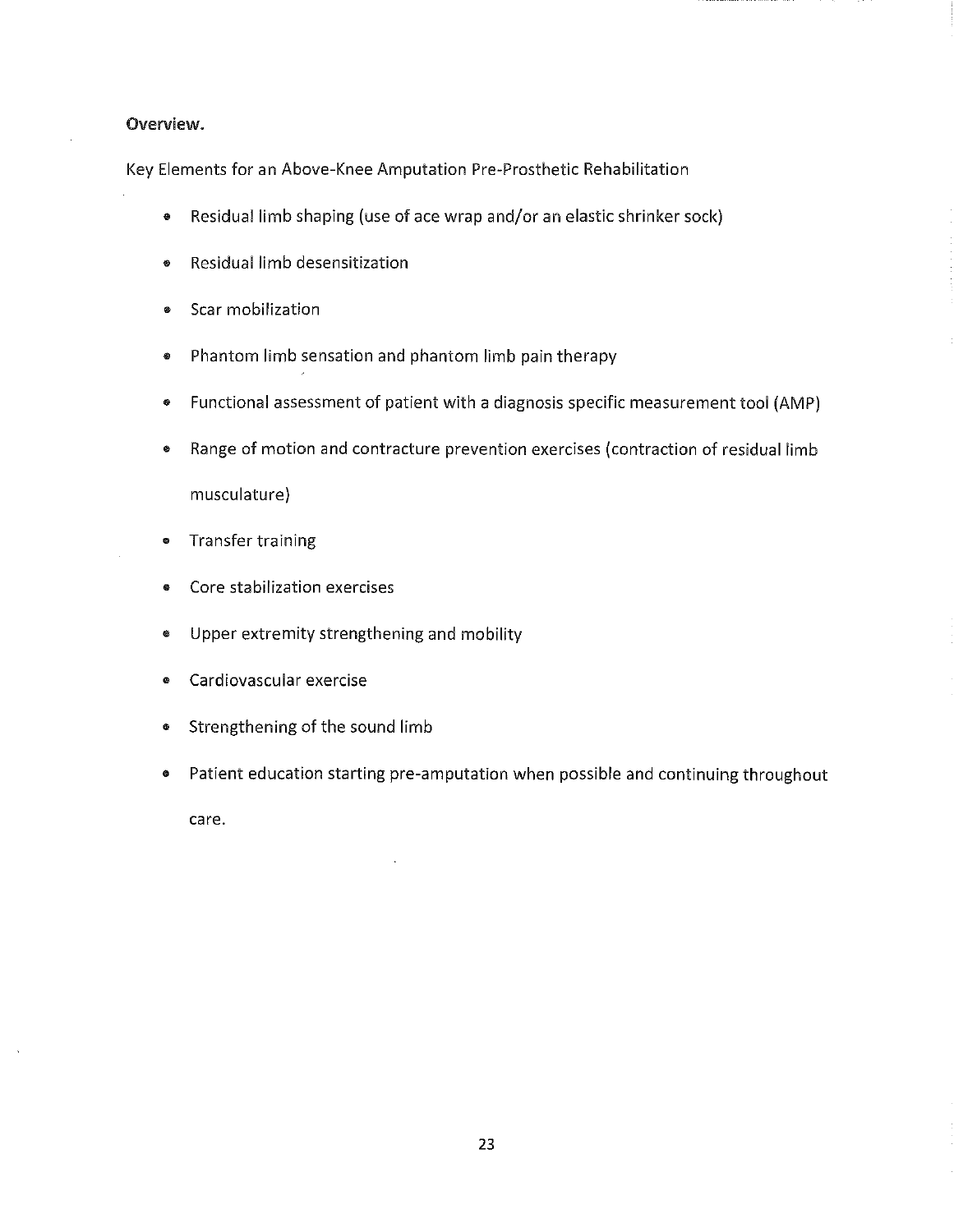### References

1. Population. AgingStats.gov Web site .. Published 2011. Updated 2011. Accessed May 12, 2015.

2. Zhang V, Jordan JM. Epidemiology of osteoarthritis. Clin Geriatr Med. 2010;26(3):355-369. doi: 10.1016/j.cger.2010.03.001 [doi].

3. SIERRA R, TROUSDALE R, PAGNANO M. Above-the-knee amputation after a total knee replacement. J Bone Joint Surg Am [AKA after TKA]. 2003;85(6):1000.

4. Mozella AdP, da Palma IM, de Souza AF, Gouget GO, de Araújo Barros Cobra, Hugo Alexandre. Amputation after failure or complication of total knee arthroplasty: Prevalence, etiology and functional outcomes. Revista Brasileira de Ortopedia (English Edition). 2013;48(5):406-411. doi: http://dx.doi.org/10.1016/j.rboe.2012.07.011.

5. Timms J, Carus C. Mirror therapy for the alleviation of phantom limb pain following amputation: A literature review. INT J THER REHABIL. 2015;22(3):135-145. http://ezproxy.undmedlibrary.org/login?url=http://search.ebscohost.com/login.aspx?direct=true&Auth Type=ip,url,uid,cookie&db=c8h&AN=2012921192&site=ehost-live.

6. Mayo Clinic Staff. Phantom pain. Diseases and Conditions - Phantom Pain Web site. http://www.mayoclinic.org/diseases-conditions/phantom-pain/basics/definition/con-20023268. Updated 2014. Accessed June 16,2014.

7. Basu S. Military medicine comes up with novel treatments for phantom limb: Pain persists after amputation. U.S. Medicine Web site. http://www.usmedicine.com/agencies/department-of-defensedod/military-medicine-comes-up-with-novel-treatments-for-phantom-limb-pain-persists-afteramputation/. Updated 2012. Accessed June, 2015.

8. Lowe, R., Samuel, J., Khadir, S., Gedamkar, G., Buxton, S., Walker, W. Mirror therapy. Physiopedia Web site. http://www.physio-pedia.com/Mirror Therapy. Updated 2015. Accessed July 2, 2015.

9. Deconinck FJ, Smorenburg AR, Benham A, Ledebt A, Feltham MG, Savelsbergh GJ. Reflections on mirror therapy: A systematic review of the effect of mirror visual feedback on the brain. Neurorehabil Neural Repair. 2015;29(4):349-361. doi: 10.1177/1545968314546134 [doi].

10. Kim SV, Kim YV. Mirror therapy for phantom limb pain. Korean J Pain. 2012;25(4):272-274. doi: 10.3344/kjp.2012.25.4.272 [doi].

11. Paker N, Bugdayci D, Goksenoglu G, Sen A, Kesiktas N. Effects of robotic treadmill training on functional mobility, walking capacity, motor symptoms and quality of life in ambulatory patients with parkinson's disease: A preliminary prospective longitudinal study. NEUROREHABILITATION. 2013;33(2):323-328.

http://ezproxy.undmedlibrary.org/login?url=http://search.ebscohost.com/login.aspx?direct=true&Auth Type=ip,url,uid,cookie&db=c8h&AN=2012568816&site=ehost-live. doi: 10.3233/NRE-130962.